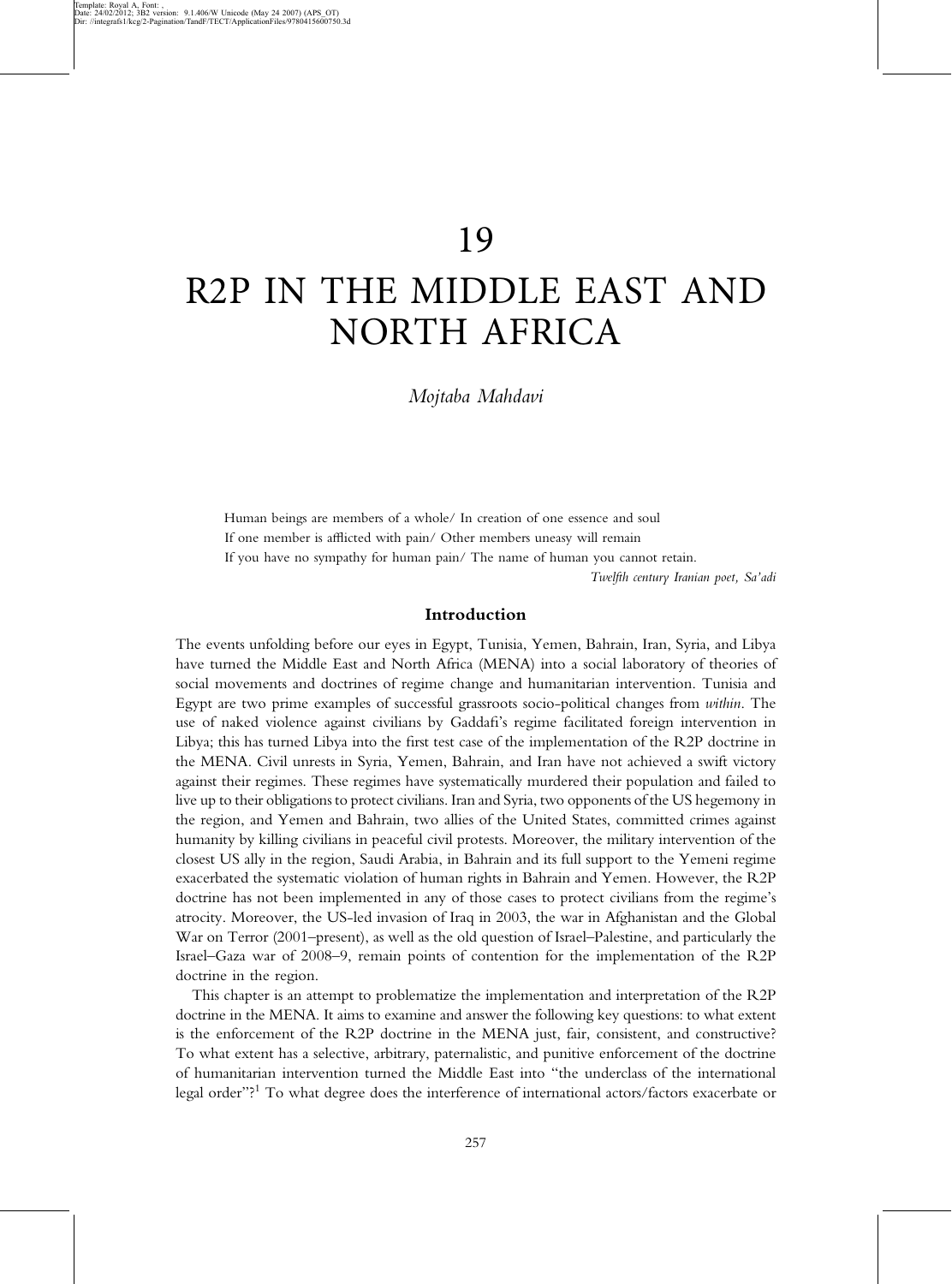improve the people's position? Whether and how the implementation of the R2P doctrine within the current structure of international politics helps or hinders improving human rights in the region? Are the people of the region capable of bringing progressive changes from within, or do they need foreign intervention to bring changes? Does the implementation of the R2P doctrine reinforce the hegemonic neo-liberal international power relations, or does it strengthen people's position?

The chapter is divided into two parts. First, it will outline the political and intellectual origins of R2P at three phases, followed by a brief examination of the implications of the R2P doctrine/ norms in practice. Second, it will problematize the application and implication of the R2P doctrine/norms in the context of the MENA. The conclusion suggests that the question is not to act or to not act; inaction is not an option. Rather, the question remains "who has the responsibility to protect whom under what conditions and toward what end?"<sup>2</sup> It examines whether and how the norms and practice of R2P in the region "puts people first" and is capable of transforming "promise into practice and words into deeds."<sup>3</sup>

#### I. R2P: origins and implications

The R2P doctrine is only a new chapter in the old history of promotion and protection of human rights. At the risk of sacrificing comprehensiveness for parsimony, it is possible to categorize the politico-intellectual origins of R2P into three distinct phases. The first phase is probably marked by the adoption of the Genocide Convention by the UN General Assembly. The UN adopted the Convention on the Prevention and Punishment of the Crimes of Genocide in 1948 and put it into practice in January 1951.4 The next major step in the first phase was taken in November 1968, when the UN General Assembly resolution 2391 acknowledged war crimes and crimes against humanity as two major legally binding crimes in international law.<sup>5</sup> The second phase begins with the end of the Cold War in the early 1990s. This new era marked a beginning of a new chapter in international law in response to structural changes in global politics, ranging from the collapse of the Soviet Union to the escalation of mass killings in Liberia, Somalia, Rwanda, and former Yugoslavia, among others. The UN Security Council openly recognized the use of humanitarian intervention in reference to Chapter VII of the UN Charter.<sup>6</sup> The third phase is marked by the adoption of the R2P doctrine at the UN World Summit in 2005 and is seen as a paradigm shift from the twentieth-century narrative of humanitarian intervention to a new doctrine of Responsibility to Protect. The R2P doctrine challenged certain key assumptions/norms in international ethics and redefined the relationship between state sovereignty and humanitarian intervention. Responsibility to Protect differs from humanitarian intervention in that the latter, Gareth Evans argues, "remained so inherently one-sided, not in any way acknowledging the anxieties of those in the global South who had too often been the beneficiaries of missions civilisatrices in the past."<sup>7</sup>

What does the R2P doctrine mean in practice? How different are its norms from previous norms of humanitarian intervention? To what extent is it a paradigm shift in the discourse of global ethics and cosmopolitan justice? These are some key questions, which warrant closer and critical inquiries.

First, R2P norms imply a people-centered approach/doctrine in international politics. It attempts to "put people first." In theory it replaces a realist, state-centered and militant concept of security with a new concept of "human security."<sup>8</sup>

Second, R2P norms challenge the dichotomy of state sovereignty and global responsibility to protect/promote human rights. The concept of "sovereignty as responsibility" says that the state is responsible and accountable to its people; the people are the real sovereign and the state is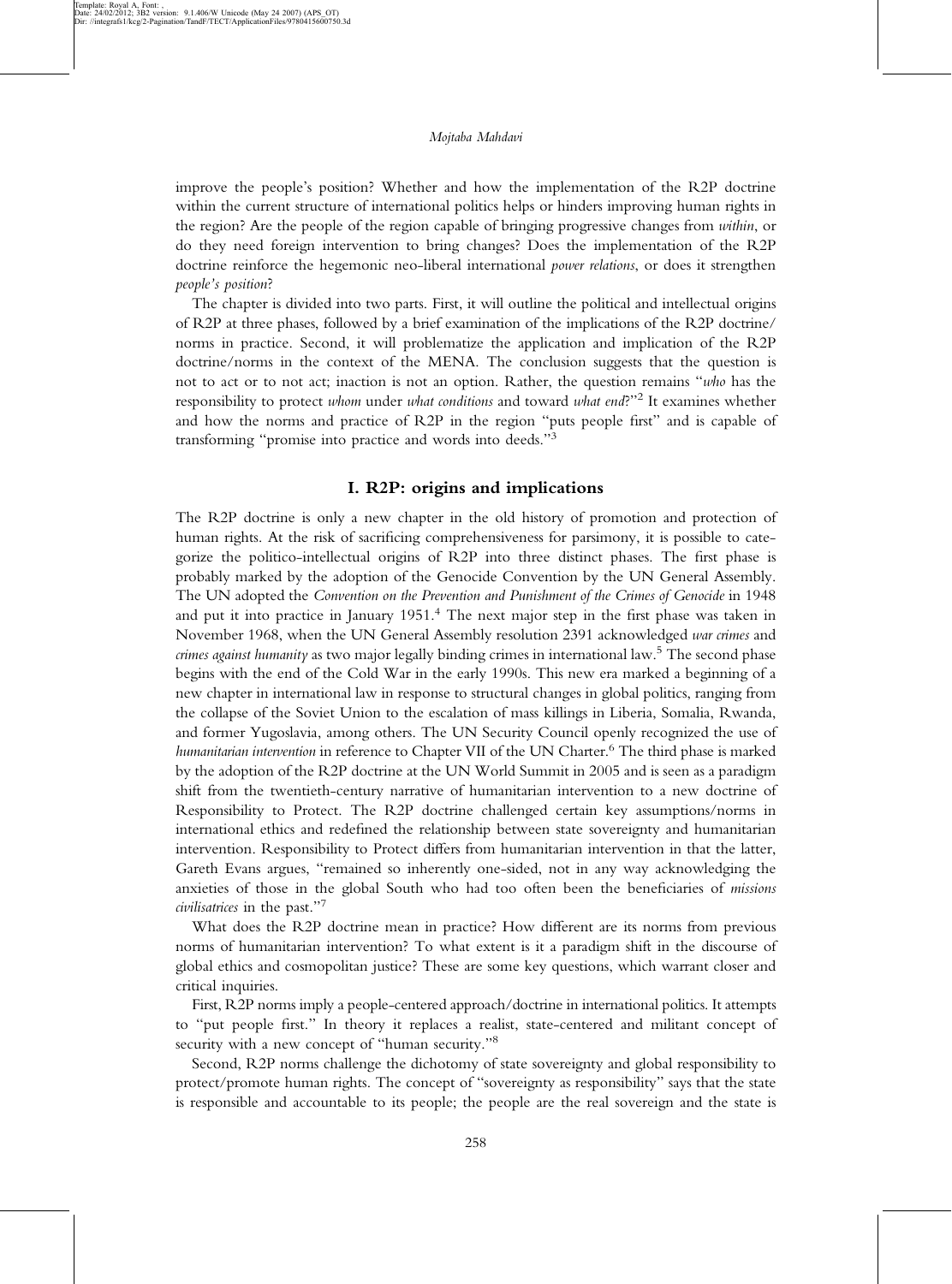Template: Royal A, Font: ,<br>Date: 24/02/2012; 3B2 version: 9.1.406/W Unicode (May 24 2007) (APS\_OT)<br>Dir: //integrafs1/kcg/2-Pagination/TandF/TECT/ApplicationFiles/9780415600750.3d

their delegate/agent.<sup>9</sup> It also entails that sovereignty is a joint function, meaning that the international community is responsible to protect human rights and help/check the humanitarian standards of citizens of other states should the state be unable or unwilling to protect the rights of its citizens. In other words, "sovereignty as responsibility" has internal and external dimensions. Sovereignty becomes a joint function of the states, to be protected and shared when necessary.10

Third, the guiding principle of R2P norms proposes a discursive paradigm shift from the alleged "right" of potential interveners to the "responsibility" of the international community at large to protect the people at risk. This implies that the R2P doctrine is/should be different from other twentieth-century humanitarian intervention paradigms.<sup>11</sup>

Fourth, the R2P doctrine is built on three inseparable pillars: Responsibility to Prevent, Responsibility to React, and Responsibility to Rebuild. This implies that the R2P doctrine clearly distances itself from a one-dimensional military doctrine of humanitarian intervention. It clearly underlines the responsibility of international community before, during, and after a case. The first pillar of R2P, Responsibility to Prevent, aims at tackling "both root causes and direct causes of internal conflict and other man-made crises putting population at risk."<sup>12</sup> This refers to Article 55 of the UN Charter, which calls for respect for human rights and higher standards of political, economic, and social welfare.<sup>13</sup> The second pillar, Responsibility to React, implies that UNSC is the primary international body to mandate political, economic, legal, and military intervention in accordance with Article 41 and 42 of the UN Charter under Chapter VII. The ICISS Report states that political measures such as travel sanctions, economic sanction, and legal measures through ICC trails are the first options, and military measures are the last resort, mandated by UNSC. The third pillar, Responsibility to Rebuild, indicates that the international community is responsible for post-conflict rebuilding through socio-economic development, the brokering of national reconciliation and the stabilizing of political institutions. In sum, the R2P doctrine, in theory, is an attempt to move away from a military humanitarianism towards a critical, comprehensive, multidimensional, and humanist approach to tackle structural and non-structural causes of violation of human rights before, during, and after the crime. The question is to what extent this doctrine is capable of transforming "promise into practice and words into deeds."<sup>14</sup> The next section problematizes the implementation and interpretation of the doctrine in the context of the MENA.

# II. R2P in the MENA: "Responsibility to Protect" and/or "Right to Punish"?

Ramesh Thakur, one of the 12 high-profile individual authors of ICISS best explains how the R2P doctrine is often perceived in the Global South including the MENA:

'They' (the European colonizers) came to liberate 'us' (the colonized natives) from our local tyrants and stayed to rule as benevolent despots. In the name of enlightenment, they defiled our lands, plundered our resources and expanded their empires.…Should they be surprised that their fine talk of humanitarian intervention translates in our consciousness into efforts to resurrect and perpetuate rule by foreigners? That we look for the ugly reality of geostrategic and commercial calculations camouflaged in lofty rhetoric? Should we be mute accomplices when they substitute their mythology of humanitarian intervention for our narratives of colonial oppression? Do they think we do not remember or do not care, or is it simply that they themselves do not care?<sup>15</sup>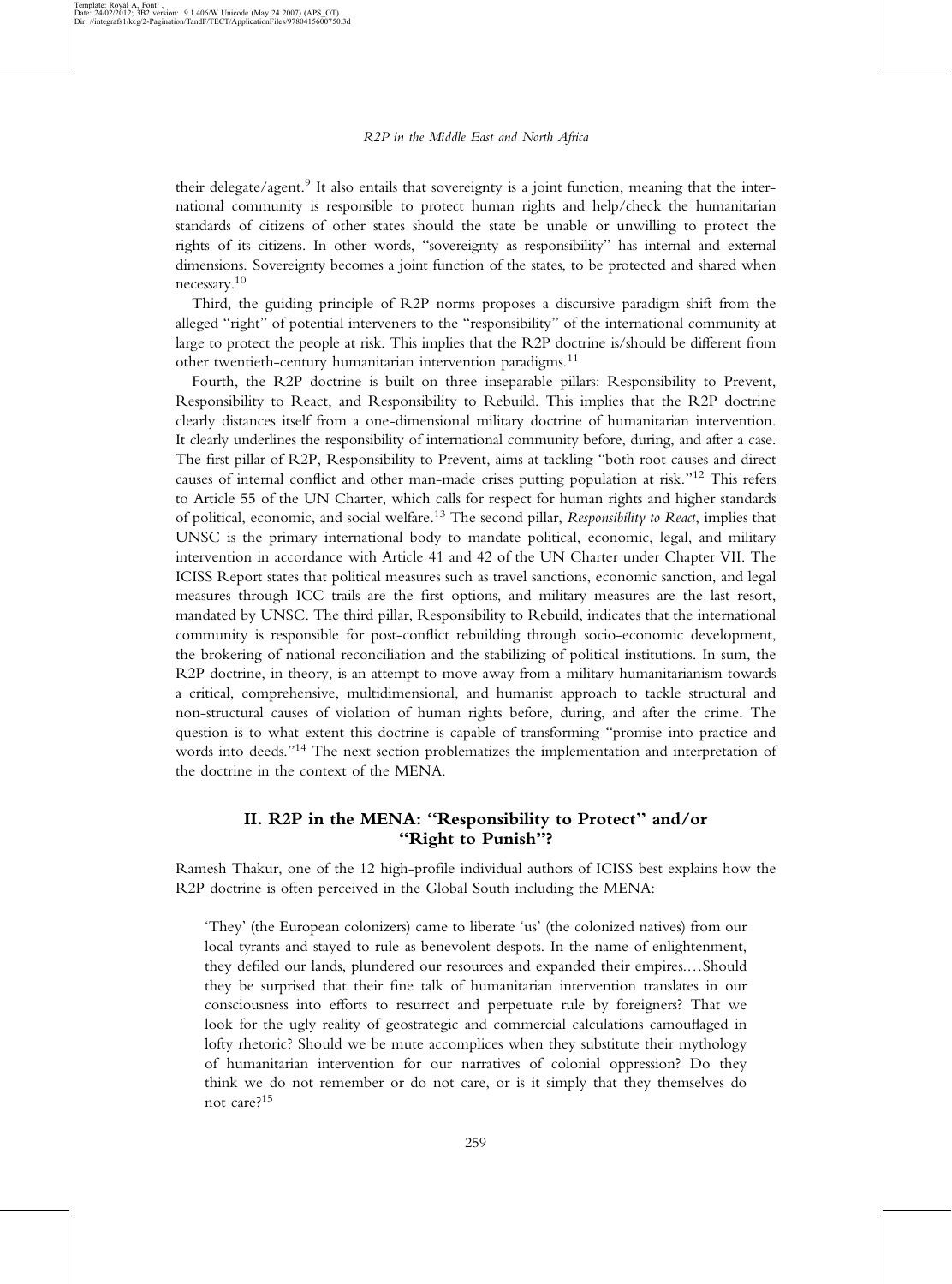Template: Royal A, Font: ,<br>Date: 24/02/2012; 3B2 version: 9.1.406/W Unicode (May 24 2007) (APS\_OT)<br>Dir: //integrafs1/kcg/2-Pagination/TandF/TECT/ApplicationFiles/9780415600750.3d

Similarly, in his background note of 2009, then UN General Assembly President Father Miguel D'Escoto Brockmann of Nicaragua, describe R2P as "redecorated colonialism," to "justify arbitrary and selective interventions against the weakest states." He also raised serious concern over the double standard in the implication of R2P and the absence of enforceable accountability on the abusers of the R2P doctrine.<sup>16</sup> The 2009 UN General Assembly debates on R2P, in sum, revealed differences between some members of the Global South and Global North on the implementation of R2P doctrine.

Mahmood Mamdani echoes Miguel D'Escoto Brockmann's critique of the R2P doctrine. He argues that the end of the Cold War brought a new "systematic shift" in international politics. Such a shift signaled "an international humanitarian order that promises to hold state sovereignty accountable to an international 'human rights' standards."<sup>17</sup> There is nothing entirely new to this international humanitarian order; rather, "it draws on the history of modern western colonialism."<sup>18</sup> Although in theory, it differs from old forms of interventions, in practice it is not. The R2P doctrine, Mamdani argues, "is not an antidote to international power relations but its latest product." We must problematize the *politics* of this order. More specifically, "the discourse on 'rights' emerged historically as a language that claimed to define limits of power. Their political ambition was to turn victims into *agents of resistance*. Today, the overwhelming tendency is for the language of rights to enable power.…It seeks to turn victims into so many proxies. It justifies intervention by big powers as an antidote to malpractices by newly independent small states."<sup>19</sup> According to Mamdani, this new language of international humanitarian order

refers to its subjects not as bearers of rights – and thus active agents in their own emancipation – but as passive beneficiaries of an external 'responsibility to protect.' Rather than right-bearing citizens, beneficiaries of humanitarian order are akin to recipients of charity. Humanitarianism does not claim to reinforce agency, only to sustain bare life. If anything, its tendency is to promote dependency. Humanitarianism heralds a system of *trusteeship*.<sup>20</sup>

In this context Edward Said's concept of Orientalism is applied to the international politics of the MENA, where people of the Orient are perceived as passive recipients of Western charity, not active agents of their own grassroots, bottom-up emancipation. The Orient lacks internal dynamism for a sustainable progressive change from within; it cannot represent its own interests; it must be represented by the Other.<sup>21</sup> Furthermore, the selective and arbitrary enforcement of international law in the region has reinforced the perception of Middle East exceptionalism. It is in this context that one needs to examine the implication of the R2P doctrine in the MENA region.

As discussed earlier, the R2P doctrine constitutes three inseparable pillars of responsibility to prevent, to react, and to rebuild. Responsibility to react is often used at the cost of the other two pillars. Most often the dominant structure of international politics and the logic of realpolitik deter and discourage international community from assuming the responsibilities to prevent and rebuild.22 Moreover, it is often difficult to prevent crimes if there is no consensus over the root causes of conflicts/crimes.<sup>23</sup> Interests of strong powers often hinder the international community tackling the root causes of crimes/conflicts. Rather, interests and policies of strong power centers feed into the root causes of crimes/conflicts. The Western intervention in MENA during the Cold War and the policy of the Global War on Terror in post-Cold War/post-9/11 fostered and cultivated the root causes of violent extremism and terror in the region. The policy of prioritizing stability over democracy, and geopolitics over human rights, together with supporting the friendly tyrants, and pursuing the policy of containment and free flood of cheap oil nourished people's anger, frustration, and violent extremism. Advocates of the R2P doctrine would simply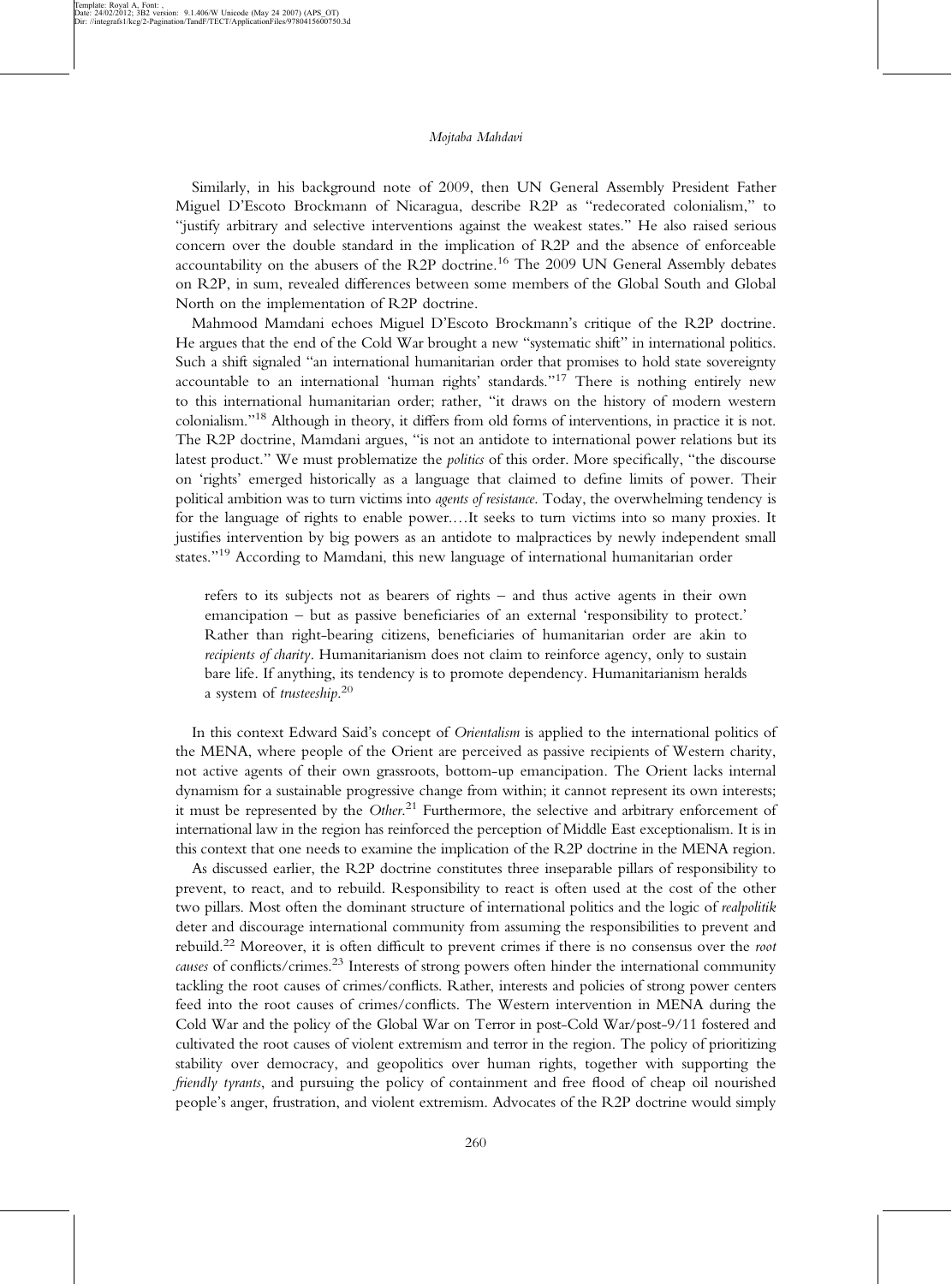reject this argument because the R2P norms put people first. However, there is an old history, lived memory/perception, and clear evidence of neocolonialism in the region. History together with the current double-standard policies reinforced the idea that the R2P doctrine is a new intellectual, legal, and political product of the unjust hegemonic global order.

The presence of the US and allies in Afghanistan, the crisis of nation building and the instability and corruption together with a lack of a comprehensive policy toward human security contributed to more radicalization of the Pashtun community and the resurgence of the Taliban. According to Peter Galbraith, the former deputy UN envoy to Afghanistan, the US "is pursuing a counterinsurgency strategy in Afghanistan and, as General Stanley McChrystal observes, the center of gravity in counterinsurgency is the people." The Bush administration played a major role in installing President Hamid Karzai in 2002 and he is in office as a result of a rigged election in 2009.[NEWNOTE] For many Afghans, Karzai is no more than a mayor of Kabul – a president of a "corrupt," "ineffective," and "illegitimate" government. Hence the government, "the keystone of American strategy" is in a deep legitimacy crisis. "As long as victory is defined as the defeat of the Taliban insurgency, the war in Afghanistan is not winnable." This is an unwinnable war because the US has no "credible Afghan partner and there is no prospect that one will emerge."<sup>24</sup>

#### Iraq: a new system of trusteeship?

The selective and arbitrary enforcement of international law in the Middle East is not new. A selective and punitive enforcement of international law has reinforced "the perception regarding the qualitative Exceptionalism of the Middle East."<sup>25</sup> The following cases took place before the adoption of the R2P doctrine at the UN World Summit in 2005. However, they clearly identify a lived memory/perception in the region that the international community either has failed to act or act properly because both inaction and a type of action have been determined by realpolitik. Take the case of the Iran–Iraq War (1980–8), the longest war since the Second World War. Iraq under Saddam Hussein invaded Iran in 1980, but UNSCR 589 under Chapter VII of the UN Charter only enforced a ceasefire in 1988. Post-revolutionary Iran was hostile to US policies in the region and Saddam Hussein was instrumental in stopping its neighbor. The same passive policy applied to the Israeli invasion and occupation of southern Lebanon (1982–2000), as the UNSC failed to enforce Chapter VII of the UN Charter. However, the UNSC quickly authorized the United States and its allies to evict Iraqi forces from Kuwait in 1991, while Southern Lebanon remained occupied by Israel during the same time. Moreover, the act of genocide in March 1988, which cost the life of some 5,000 Kurds in Halabja, a Kurdish city in Iraq, went unpunished by Saddam Hussein's allies. Russia, France, and the United States continued to support the Iraqi regime in its war against Iran and its own people. In the wake of the Halabja genocide, the US administration under George W. Bush "did everything possible to squelch American outrage and block congressional sanctions against Iraq."<sup>26</sup> Indeed the number of American licenses for exporting dual-use chemical technology to Iraq was increased by fifty percent.<sup>27</sup>

Equally problematic is a type of action determined by certain interests. UNSCR 661 imposed a comprehensive sanctions regime against Iraq that remained in place for a decade. Two years after the Halabja genocide, the sanctions maintained mainly by Britain and United States were responsible for the death of half a million to one million Iraqis citizens, mostly children.<sup>28</sup> According to the most conservative account, the sanctions regime cost the death of 227,000 children under five and hundreds of thousands of Iraqi deaths.<sup>29</sup> The 1991 war and the sanctions regime together transformed Iraq "to a pre-industrial age."<sup>30</sup> The sanctions regime did not promote or protect human rights; rather it punished the Iraqi people. It caused "great suffering,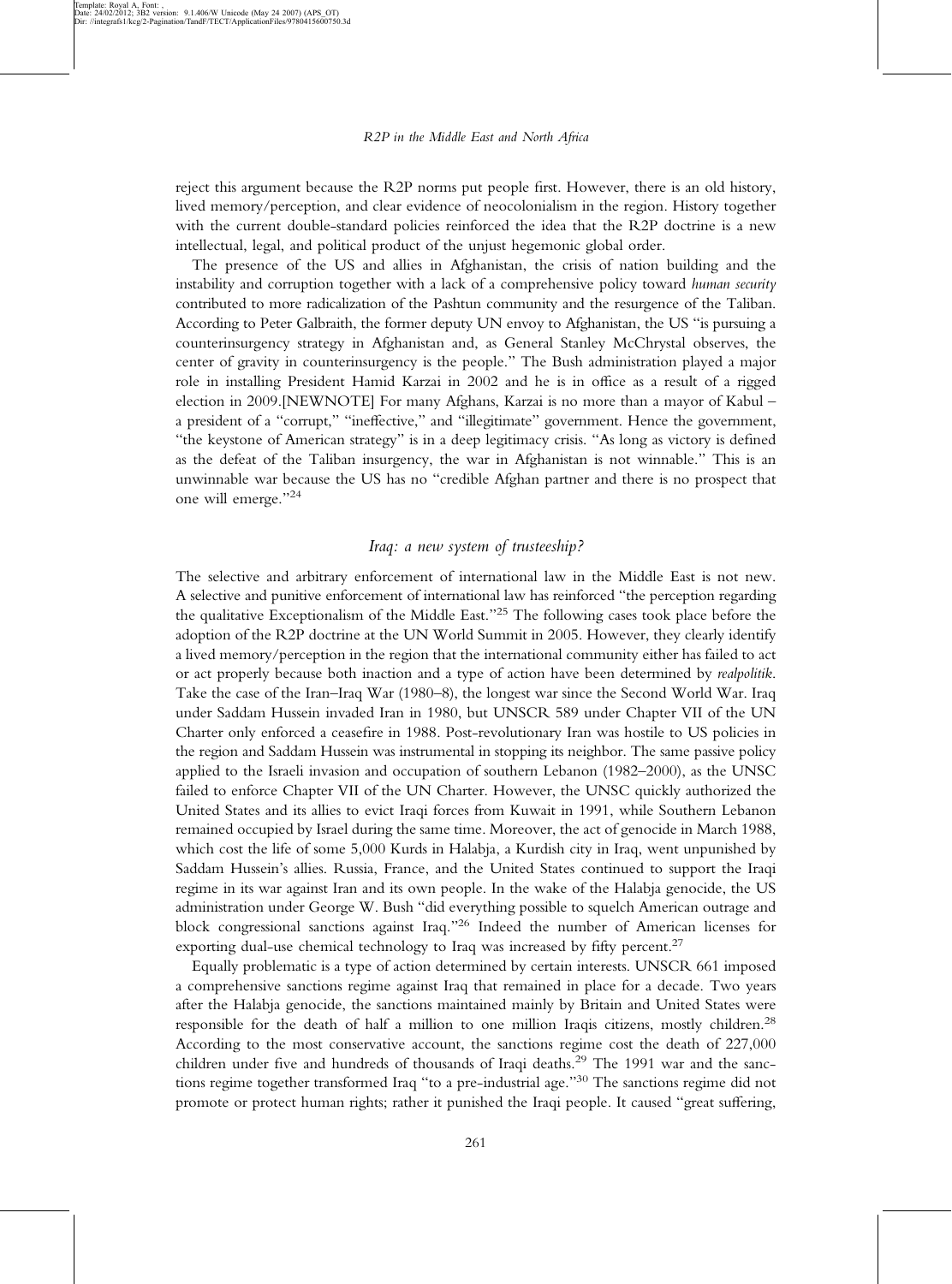Template: Royal A, Font: ,<br>Date: 24/02/2012; 3B2 version: 9.1.406/W Unicode (May 24 2007) (APS\_OT)<br>Dir: //integrafs1/kcg/2-Pagination/TandF/TECT/ApplicationFiles/9780415600750.3d

serious injury to body or to mental or physical health" of the entire population and as such it was a crime against humanity.<sup>31</sup> Such a humanitarian catastrophe "resembled the crime against humanity known as 'extermination'," in other words "a widespread or systematic attack directed against any civilian population" as elaborated in Article 7 of the Statute of the International Criminal Court. The sanctions, in sum, weakened the regime but at the cost of killing its people. Moreover, the sanctions weakened Iraqi civil society and destroyed the Iraqi middle class, the main agents for change from within. Hence, it paved the way for another destructive reaction against the Saddam Hussein regime, meaning the US-led military invasion of 2003. The cycle of inactions and bad actions has reinforced each other.<sup>32</sup>

According to Kenneth Roth, there was not a "humanitarian motivation" in the 2003 Iraq War for a number of reasons: the Bush administration was not willing to approach the International Criminal Court and rushed to wage a war on some unfounded allegations; the war was not the "last reasonable option." The war did not maximize protection for Iraqi civilians because "several hundred thousand troops were needed to avoid postwar chaos." This was clearly not a concern for the Bush administration. "Rumsfeld liked the Afghanistan war – a handful of special forces on the ground and a lot of very high-tech bombing." Moreover, the war in many important respects "did not comply with international humanitarian law, the laws of war, and the Geneva Conventions." For example, the US army used cluster munitions, which "explode in the sky and scatter over a wide area in southern Iraq, and cost the life of some 1,000 people." Furthermore, the UN Security Council or a comparable multilateral body did not approve of the war. It was much easier to justify humanitarian intervention to stop the massacre of the Kurds in 1988, or to stop the suppression of the uprising in 1991. However, "there was nothing even close to that level of killing taking place in March 2003."<sup>33</sup> The efforts to justify the Iraq war "in humanitarian terms has been a disaster for the concept of humanitarian intervention." This was not a just war. $34$  It is evident that the US and its allies waged the war based on a few unfounded claims, including the possession of WMD, and the regime's links with al-Qaeda and the 9/11 attacks.

Moreover, the former chief UN nuclear inspector and Nobel Peace Prize-winning Mohamed El-Baradei suggests in a new memoir that Bush administration officials should face international criminal investigation for their "deliberate deception" or "grotesque distortion" on weapons of mass destruction, despite contrary evidence collected by UN arms inspectors, leading up to the Iraq invasion in 2003. According to El-Baradei, the invasion was no less than "aggression where there was no imminent threat," and thus Bush administration officials should face international criminal investigation for the "shame of a needless war" in Iraq. This might well be the case for a possible *war crime* to be investigated by international courts.<sup>35</sup>

The action of private security contractors such as Blackwater in Iraq is another point of contention about war crimes committed by the US forces in Iraq. There are three incidents involving Blackwater that are particularly controversial: the Fallujah ambush, March 31, 2004; the Najaf shoot-out, April 4, 2004; and the Nisour Square shootings, September 16, 2007.36 Due to the allegations against Blackwater, primarily regarding Nisour Square, the Iraqi government banned Blackwater from Iraq in January 2009. However, Blackwater has since changed its name to Xe Services LLC and received a new contract with the US government in October 2010.<sup>37</sup>

The human costs of war are immense. According to a conservative estimate, Iraqi civilian death is close to 100,000 until January 2009. According to the "Iraq Body Count" organization, "the documented civilian deaths from violence" between the US-led invasion in March 2003 and January 2009 were between 90,554 and 90,846.<sup>38</sup> In December 2008, the United Nations High Commissioner for Refugees (UNHCR) "estimates more than 4.7 million Iraqis have left their homes, many in dire need of humanitarian care. Of these, more than 2.7 million Iraqis are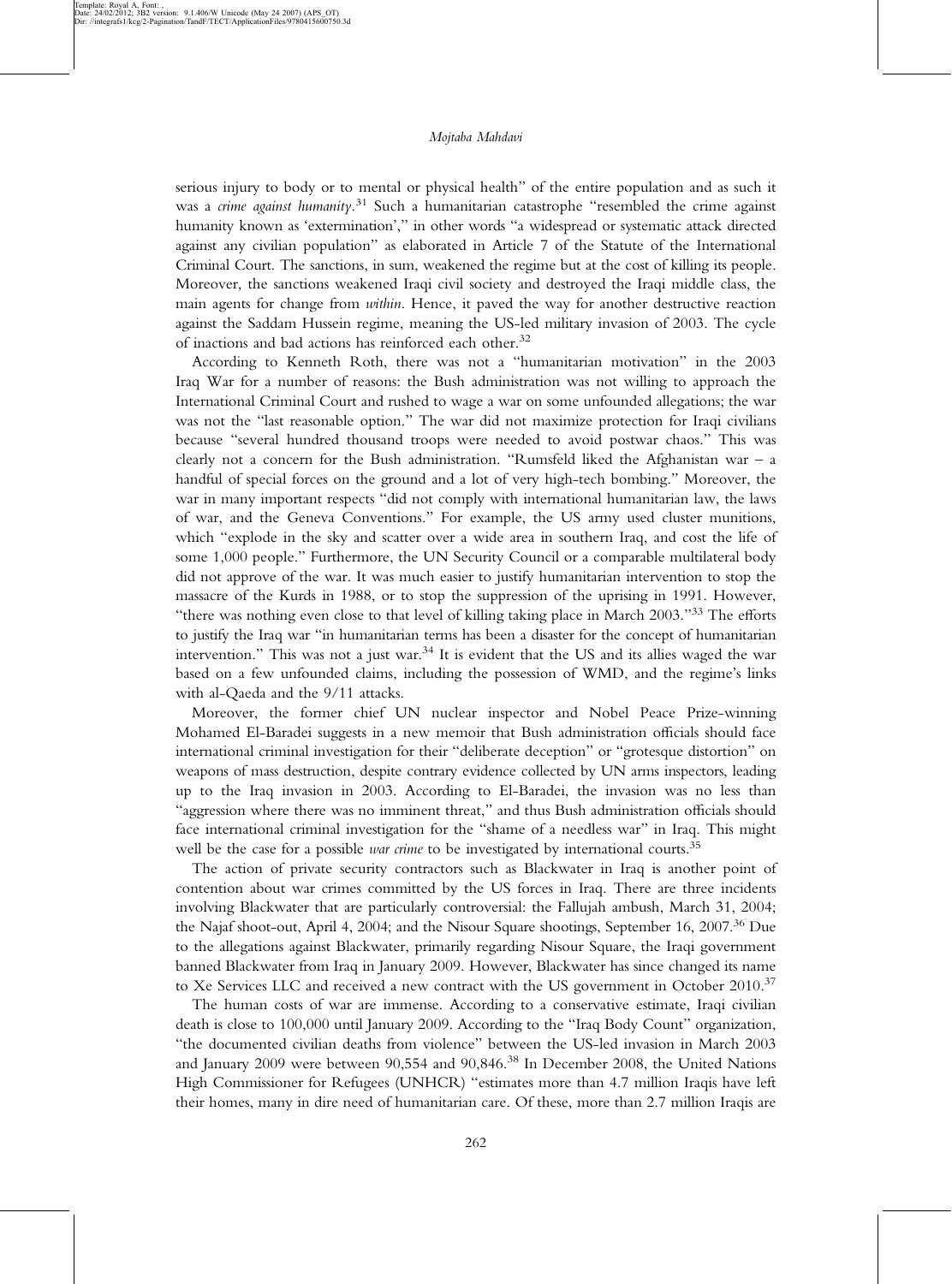Template: Royal A, Font: ,<br>Date: 24/02/2012; 3B2 version: 9.1.406/W Unicode (May 24 2007) (APS\_OT)<br>Dir: //integrafs1/kcg/2-Pagination/TandF/TECT/ApplicationFiles/9780415600750.3d

displaced internally, while more than 2 million have fled to neighboring states, particularly Syria and Jordan. … In 2006, Iraqis became the leading nationality seeking asylum in Europe."<sup>39</sup> The sanctions regime and war weakened Iraqi civil society and national identity. Hence, after the invasion the Iraqis organized along ethno-sectarian lines and politicized their religio-ethnic identities. The war and post-war policies did more harm to national cohesion.

The responsibility to rebuild in post-conflict Iraq was not remarkably successful either. The war in fact brought al-Qaeda to Iraq, intensified civil war and sectarianism, and did not put an end to torture and corruption in Iraq. Thousands of civilians were killed and hundred of thousands were displaced. The welfare of Iraqi society was kept at bay. For example, Iraqis received only six hours electricity per day for the first three years of post-invasion, and they currently receive only 15 hours in every 24.<sup>40</sup>

The Iraqi case, in sum, suggests that both the local dictator and the global hegemon committed crimes against humanity and war crimes. The local dictator and the victims (Iraqi people) were punished, but the global hegemon remains immune from prosecution. The main victims of the sanctions regime and the war were people whose life, prosperity, dignity, and agency evaporated through a new system of semi-trusteeship.

# Israel/Palestine: Right to Punish?

Israel/-Palestine is another test case for the implementation of the R2P doctrine in the MENA. Clear evidence suggests that Israel has failed to live up to its legal obligations as an occupying power to protect civilians in the occupied territories. The Palestinian authority has not succeeded in protecting Palestinians and Israeli citizens from violence. The US has constantly vetoed all UNSC resolutions asking Israel to stop illegal settlements and/or condemning Israeli illegal military operations.<sup>41</sup>And the international community has failed to prevent, react, and rebuild properly in this case. It is true that the R2P doctrine is an emerging norm developed in 2001; however, the following examples suggest that the international community has missed a few occasions to act properly, and to protect and put people first in the Israel/Palestine context.

The Gaza Conflict (Operation Cast Lead) December 2008–January 2009 concludes that Israel and Hamas committed serious violations of international human rights and humanitarian law amounting to war crimes and possibly crimes against humanity.<sup>42</sup> Disproportionate and indiscriminate use of force such as sniper and tank fire in the civilian neighborhood aimed at provoking massive public outrage against Hamas. Israel's goal was to implement the doctrine of deterrence against Hamas in 2008. Amnesty International confirmed the death of 1,400 Palestinian civilians, including women and children, in such a highly asymmetrical war.<sup>43</sup>

The Gaza Strip still is not free. After Israel's disengagement policy in 2005, the Israeli troops were withdrawn from the Gaza strip but never fully ended the occupation. Even if we accept the end of occupation, the blockade is illegal because the Gaza strip is not a sovereign state and it has no sovereignty over its aerial and sea borders. The Gaza blockade is probably a strong case for crime against humanity under Article 33 of the Fourth Geneva Convention. UN Human Right Chief, Navi Pillay, argues that Israel's blockade on the Gaza strip is illegal and accused Israel of violating international humanitarian law. Likewise, the head of the UNRWA operation in Gaza, John Ging, had called on the UN itself to deliver humanitarian assistance because the blockade is a direct violation of Article 33 of the Fourth Geneva Convention, which prohibits "collective punishment."<sup>44</sup> Although, the blockade might not fall into a legal definition or category of a mass atrocity as defined by the R2P doctrine, the Gaza blockade is clearly a mass punishment, which exacerbates violence, anger, and further crimes. Hence, the international community is obliged to act and fulfill its responsibility to prevent crimes.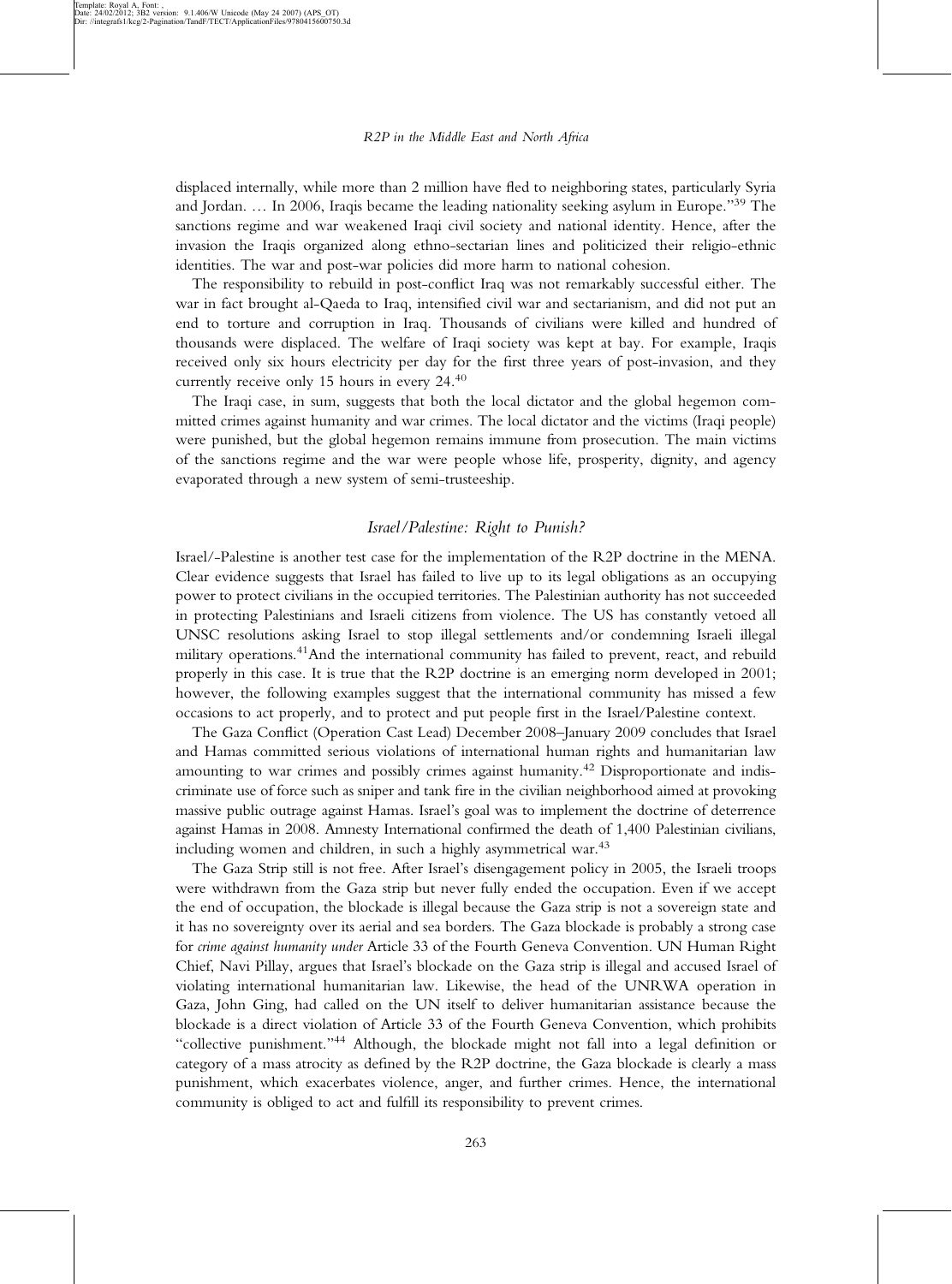Legal arguments aside, the people of the Gaza strip and occupied Palestine deserve the implementation of responsibility to prevent further crimes, to react and to rebuild. The best action to prevent further crimes and violence is to recognize Palestine as a sovereign state. A full membership for Palestine at the United Nations would be a good start. The R2P doctrine puts people first and underlines "human security." This means that the international community is obliged to resist Israeli and the Unites States policy should these two countries oppose the Palestinian application.

#### Syria and Iran: geopolitics prevail?

Syria and post-revolutionary Iran are probably two complex cases for the study of R2P in the MENA. Both revolutionary regimes are not friendly to the West and/or Israel. Both have witnessed unprecedented popular uprising, have failed to fully suppress the protests, and committed crimes against humanity. It is now evident that the Syrian regime under Bashar al-Asad has killed over a thousand civilians during the peaceful demonstration in 2011.

As for the Iranian case, the post-revolutionary regime has committed serious systematic crimes against humanity by killing its citizen in 1980–1, 1987–90s, and 2009–11. In the semi-civil war of 1980–1, the regime tortured and executed large numbers of the opposition. According to Amnesty International, over 4,000 of the political opposition were killed during 1987–90s.<sup>45</sup> In the summer of 1988, in particular a few thousand political prisoners were executed.<sup>46</sup> The regime also committed a systematic violation of human rights in the post-June 2009 disputed presidential election by raping, torturing, and killing ordinary citizens participating in peaceful street demonstrations. The regime continues to violate the basic rights of supporters of the pro-democracy Green Movement.<sup>47</sup> Yet R2P has not been fully implemented in either the case of Syria or Iran partly due to the objection of Russia and China in UNSC, the possibility of an Islamist regime in the post-Asad regime in Syria, and the risk of Iran's retaliation to the US forces in Iraq and Afghanistan.<sup>48</sup>

#### Bahrain and Yemen: responsibility to protect the regimes?

Similarly, R2P has not been implemented in Yemen and Bahrain. Both regimes brutally killed civilians during peaceful demonstrations in 2011 but the international community has done little to nothing to protect Yemenis and Bahrainis.

For decades President Roosevelt's well-known statement about Somoza, dictator of Nicaragua, set the agenda for the US foreign policy towards Third World dictators during the Cold War: "they may be sons of bitches but at least they are our sons of bitches." When neo-conservatives came to the White House, then US Secretary of State Condoleezza Rice argued in 2005 that "now, we are taking a different course; we are supporting the democratic aspirations of all people."<sup>49</sup> And President Obama in his Middle East speech in May 2011 argued that "it will be the policy of the United States to promote reform across the region, and to support transitions to democracy." He also suggested: "[T]oday I want to make it clear that it is a top priority that must be translated into concrete actions, and supported by all of the diplomatic, economic and strategic tools at our disposal."<sup>50</sup> The cases of Bahrain and Yemen demonstrate how much democracy in the MENA remains "a top priority" for the West and whether it has actually "translated into concrete actions."

Inspired by Egyptian and Tunisian movements, Bahrainis's "Day of Rage" began on February 14, 2011. The regime's harsh response was followed by the foreign intervention in support of the regime on March 14, 2011. Saudi Arabia and the United Arab Emirates sent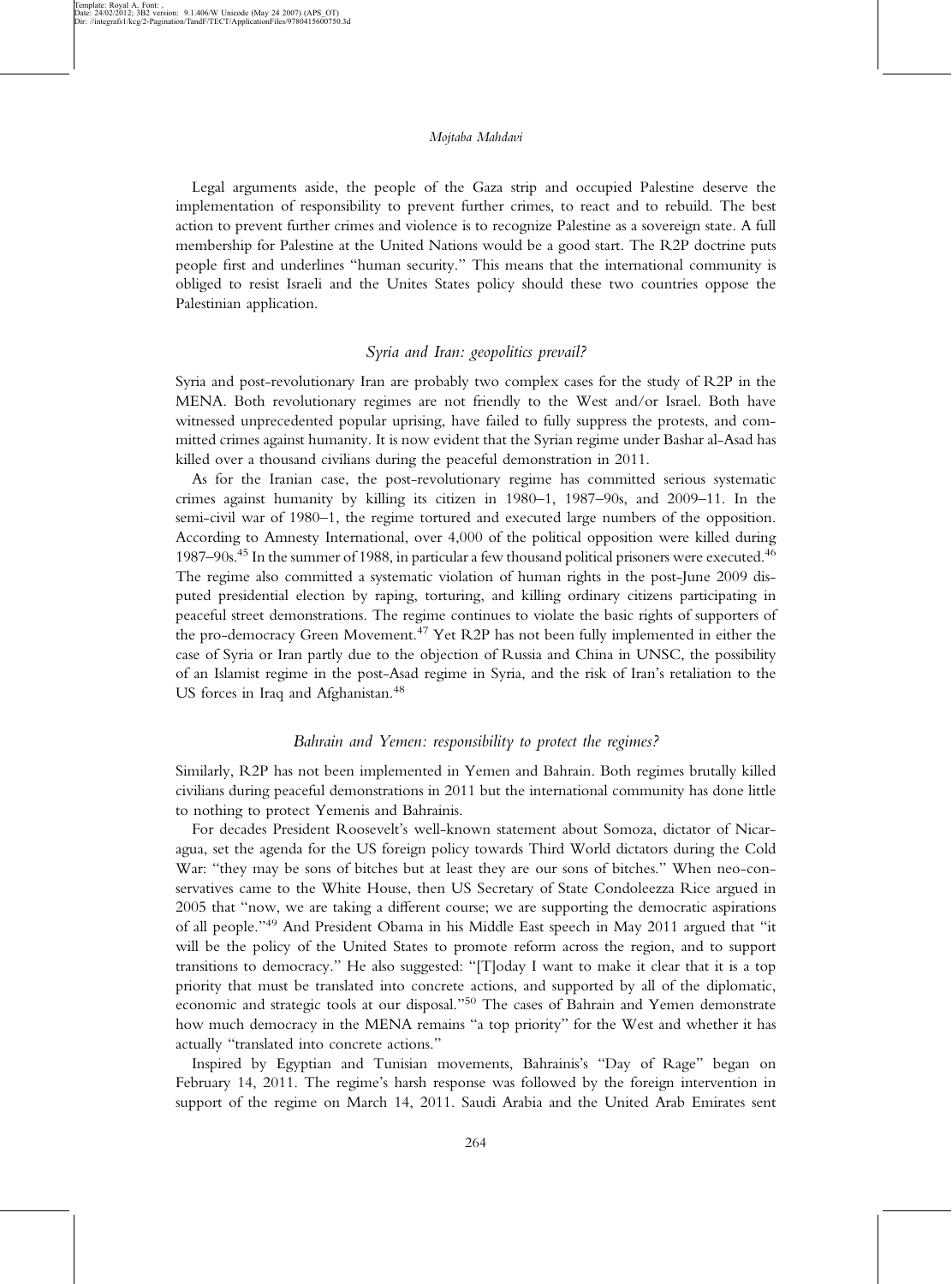troops to protect the Bahraini regime, home to the US fifth fleet in the region. The military intervention of Saudi Arabia, the closest American ally in the region, Bahrain, and its full support to the Yemeni regime exacerbated the systematic violation of human rights in both countries. However, the R2P doctrine has not been implemented in any of these cases to protect civilians from mass atrocities.

#### Libya: right to prevail, or responsibility to what?

Last but certainly not the least is the Libyan case. It is worth noting that Libya under king Edris was a rural and backward country until the early 1960s. Libya under Gaddafi, especially in the first two decades of his rule, was transformed into a model of the successful welfare state in Africa. "The 2010 Human Development Index, which is a composite measure of health, education, and income ranked Libya 53rd in the world and 1st in Africa."<sup>51</sup> In the second part of Gaddafi's rule, the regime had degenerated into a tribal administration. Since 2003 the regime improved its relations with the West in return for dismantling nuclear facilities and inviting US, UK, and Italian companies to Libya.<sup>52</sup>

The Libyan popular uprising is the most complex case in the current Arab Spring. Colonel Gaddafi's response to the civic poplar demands was harsh and brutal; the regime bombarded civilian demonstrations. The response from the United Nations was relatively quick: UNSCR 1973 was adopted by a vote of ten in favor to none against. Brazil, China, Germany, India, and Russia were the five abstention votes. The resolution called for an "immediate ceasefire," "no-fly zone," and "sanctions" on the Gaddafi regime. The resolution suggests that the international community should take "all necessary measures to protect civilians under threat of attack in the country, including Benghazi." It also explicitly "excludes a foreign occupation force of any kind" or "in any part of Libyan territory."<sup>53</sup>

The Libyan case deserves a careful and critical examination. First, this is the first case where no member of UNSC objected to the implementation of the R2P doctrine since it came to existence in 2005. Moreover, regional support was instrumental in the adoption of the resolution. The Arab League, an important regional organization, gave its initial support to UNSCR 1973. Three African Union members (Nigeria, Gabon, and South Africa) who are currently nonpermanent members of the UN Security Council voted in favor of the resolution. And the Gulf Cooperation Council (GCC) – a regional organization of conservative Arab countries in the Persian Gulf (Saudi Arabia, United Arab Emirates, Kuwait, Qatar, Oman, and Bahrain) – also supported the imposition of a no-fly zone on Libya.<sup>54</sup>

Second, one should not, however, ignore that the five absenting governments (Brazil, China, Germany, India, and Russia) represent the majority of the international community and they did not vote in favor of the resolution. This is probably a good indication of why/how the global community has serious concerns over the implementation of the doctrine. Furthermore, once air strikes began the Arab League voiced skepticism over the way the resolution was being exercized. Arab League Secretary-General Amr Moussa argued that "what has happened in Libya differs from the goal of imposing no-fly zone and what we want is the protection of civilians and not bombing other civilians."<sup>55</sup> Likewise, the African Union, the largest regional organization in Africa, condemned "the disproportionate use of force" by the Libyan government, but it also criticized the idea of a no-fly zone: "The council reaffirms its firm commitment to the respect of the unity and territorial integrity of Libya, as well as its rejection of any form of foreign military intervention."<sup>56</sup>

Third, the UNSCR 1973 will probably set a *precedence* to the future foreign involvements and it is not quite clear whether/how such a use of force would benefit the current and future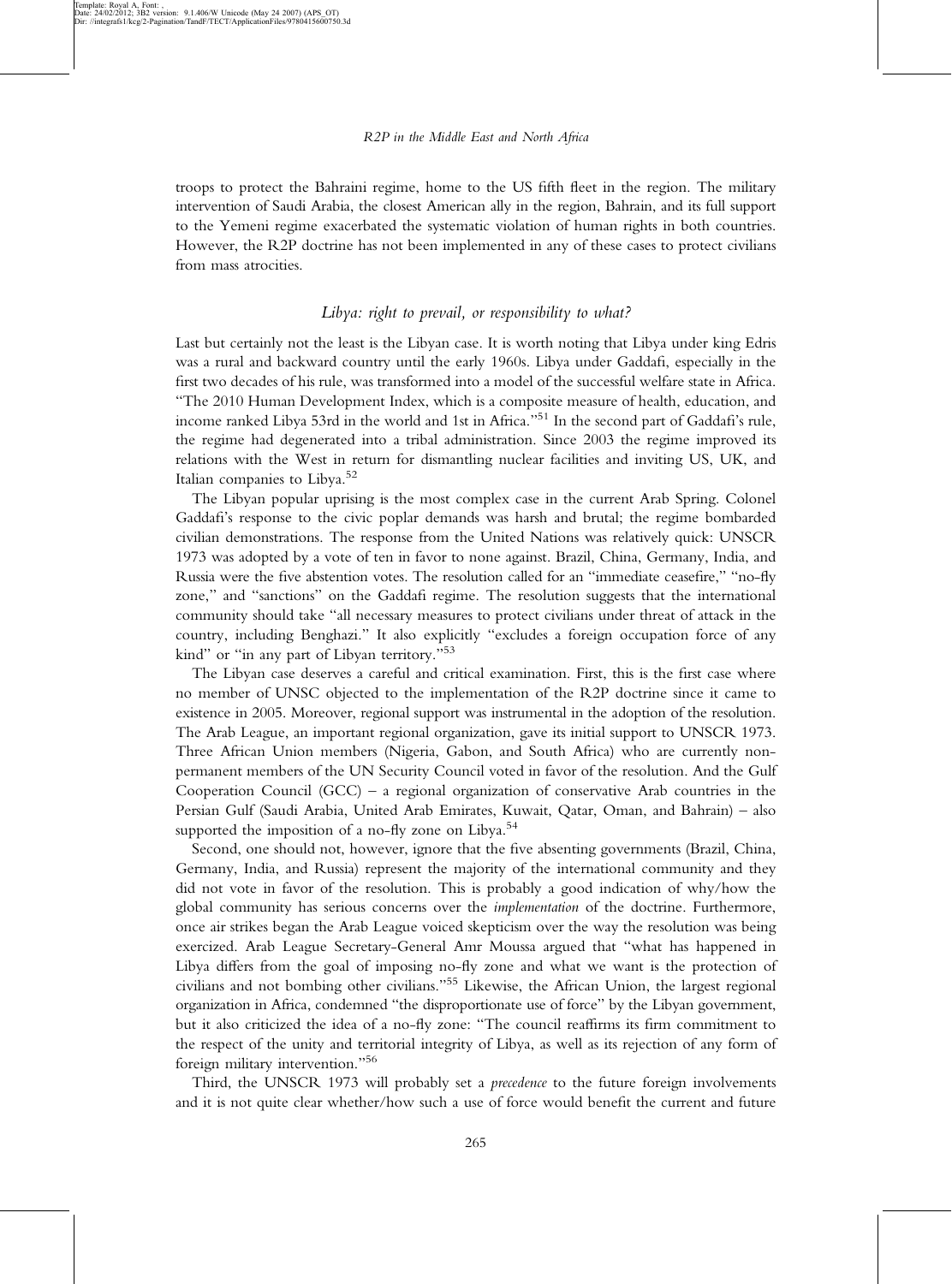Template: Royal A, Font: ,<br>Date: 24/02/2012; 3B2 version: 9.1.406/W Unicode (May 24 2007) (APS\_OT)<br>Dir: //integrafs1/kcg/2-Pagination/TandF/TECT/ApplicationFiles/9780415600750.3d

grassroots, authentic, and non-violent pro-democracy movement in the MENA. It will probably contribute to radicalization of Iran's nuclear policy as it has already reinforced the *perception* that the West first dismantled Libya's nuclear program in 2003 and then invaded the country in 2011. The spokesperson of the North Korean foreign ministry argued that "the Libyan crisis is teaching the international community a grave lesson."<sup>57</sup> The lesson is that the West/US used diplomacy to disarm Libya from nuclear capabilities and then invaded the country. In Mamdani's words, "the irony is that the invasion mounted to save civilian lives in Libya is likely to end up making the world more insecure."<sup>58</sup>

Fourth, the public opinion has already raised the question of the double standard policy to the implementation of R2P in this region. The question is why R2P is implemented in Libya and not in Bahrain and Yemen, two American allies in the region? Is Libya another Iraq and Afghanistan with a legal mandate? The skepticism over the intention of the West/NATO forces in Libya is a fact in the Global South: shortly after bombs were dropped on Libya, the Arab League, Nigeria, and South Africa openly opposed the broad scope of the coalition bombing.<sup>59</sup> Daniel Ortega of Nicaragua, Morales of Bolivia, Castro of Cuba, among others condemned the use of force by the international community.<sup>60</sup> There is skepticism, in short, over how and who will do what in the implementation of the doctrine. There is also a serious concern over the unintended consequences of using force in each particular case.

It is clear that the NATO aerial bombing protected the people of Benghazi from Gaddafi's attack. However, it is not clear how the future will evolve in post-invasion Libya. Will the current foreign involvement exacerbate sectarianism, leading to the division of a country into two parts: Western Libya (Tripoli) and Eastern Libya (Benghazi)? Or will this bring a new Iraq and Afghanistan to the already troubled region of the MENA? According to Richard Falk, building a united constitutional democracy in Libya is not easy because Libya has no "constitutional experience with citizen participation, an independent judiciary, or the rule of law."<sup>61</sup> Moreover, let's not forget that both Iraq and Afghanistan "teach us that humanitarian intervention does not end with the removal of the danger it purports to target. It only begins with it. Having removed the target, the intervention grows and turns into a real problem."<sup>62</sup>

Fifth, we need to make a clear distinction between justification of reaction and the execution of reaction. The UNSC is central to the justification process but remains marginal to the process of execution. In practice, the most powerful forces, i.e. the US, EU, and NATO, exercise the resolutions. Although, the doctrine/legal justification might be neutral, the execution process is not; the UN has not much leverage over the implementation of the doctrine.<sup>63</sup> This brings us to three points of contention about politics and people's perception of foreign intervention in Libya:

- US Secretary of State Hilary Clinton argued that the political unrest in Bahrain has a political solution. Although, it is not clear how Saudi Arabia's military intervention in Bahrain can be described as a political solution, the question here is did Libya have a political solution? According to Phyllis Benis, the West/NATO is probably not interested in a political solution in Libya because the African Union delegation to Libya was denied permission to fly over Tripoli by the NATO forces.<sup>64</sup> Moreover, the New York Times reported that the Libyan tanks on the road to Benghazi were bombed when they were retreating and not when they were advancing. For Mamdani, this resembles US war strategy in Iraq in 2003 when the neo-conservatives had already planned to invade Iraq.<sup>65</sup>
- The UNSCR 1973 called on the Secretary-General to freeze Libyan assets. The Libyan assets in the US and Europe are hundreds of billions dollars. The US Treasury froze US\$30 billion of liquid assets and the US banks froze US\$18 billions. The point is "the assets are turned into a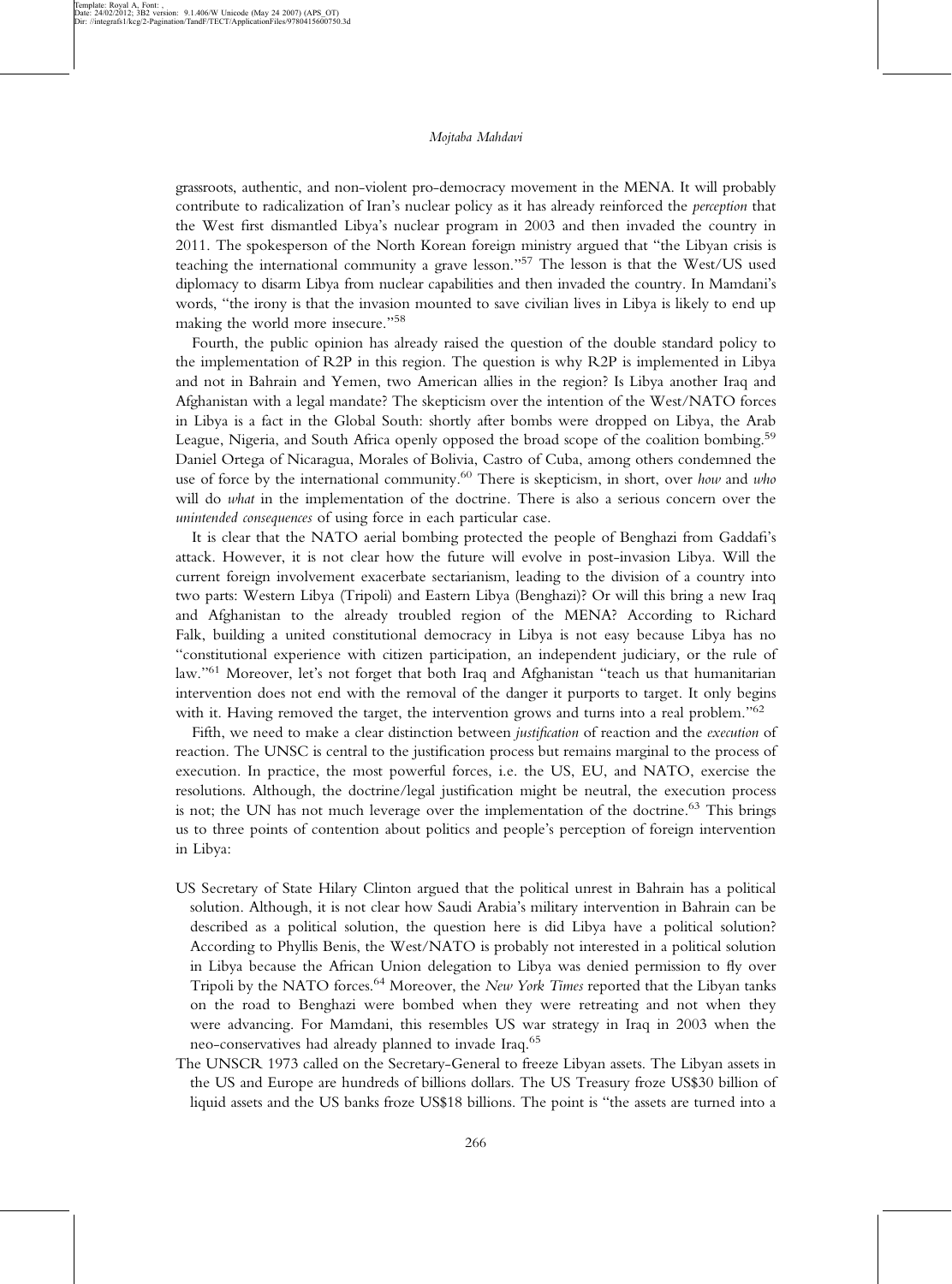booty, an interest-free loan, in this instance, to US Treasury and US banks." The real issue is, "money trail" not humanitarianism.<sup>66</sup> According to Richard Falk, the fact that the United States, France, and the UK "are pulling strings to release" billions of dollars of frozen assets of the Libyan state suggests that "oil companies and their government sponsors are scrambling to get an inside track" in the post-Gadhafi regime. They enable "the new Libyan leadership to embark upon financial recovery and reconstruction comes as part of a package containing undisclosed political conditions and economic expectations."<sup>67</sup>

One bitter and harsh reality of the modern/post-modern politics of war is that "war furthers many interests. Each war is a laboratory for testing the next generation of weapons. … the objective is to destroy physical assets within minimum cost in human lives." This is one aspect of NATO involvement in Libya. The cruel consequence of such a policy is that "the more physical assets are destroyed, the less sovereign will be the next government in Libya."<sup>68</sup>

The implementation of the R2P doctrine in the MENA is new but there is an old history, lived memory/perception, and clear evidence of neocolonialism in the region. History together with the current double-standard policies reinforce the idea of Middle Eastern exceptionalism.

## Conclusion: Responsibility for Justice (R4J)?

A twelfth-century Iranian poet, Sa'adi, wrote a poem that later graced the entrance to the Hall of Nations of the United Nations building in New York. Sa'adi's poem on Oneness of Mankind quoted at the start of this chapter captures the core value of our responsibility and obligation to our fellow human beings. This implies that our cosmopolitan existence should translate into a cosmopolitan justice.

The R2P doctrine provides a minimum *normative* agenda and, to a lesser degree, a minimum institutional framework for cosmopolitan justice. However, the reality of unequal power relations, both at the individual state and global politics, created serious structural constrains for the UN, the most legitimate and relevant international institutional framework, to transform "promise into practice and words into deeds," to "put people first," and to implement norms of justice in a fair, just, and consistent manner. The structure of UNSC and the veto system, for example, offer little room for the international community to enforce and/or prevent the use of force if the case does not meet the interests of the veto power holders. The structure of the UNSC gives little chance to the international community, and the UN in particular, to prevent crimes by giving early warning to states and/or taking the socio-economic and political root causes of human wrongs.

The US-led invasion of Iraq on false pretenses in 2003, and the bitter story of the chaos and violence in post-Saddam Iraq, is an eye-opening example of a non-democratized global world (dis)order. In February 2002, then US Secretary of Defense Donald Rumsfeld stated: "As we know, there are known knowns. There are things we know we know. We also know there are known unknowns. That is to say, we know there are some things we do not know. But there are also the unknown unknowns, the ones we don't know we don't know."<sup>69</sup> But Rumsfeld, to use Slavoj Zizek's argument, never mentioned the "unknown knowns" – that is to say, "the disavowed beliefs, suppositions and obscene practices we pretend not to know about."<sup>70</sup> A few "unknown knowns" in the discourse of humanitarian intervention probably include the following.

R2P is a political discourse and therefore it is an invention of the complex networks of power relations. We should also note that the (neo)liberal language of rights and humanitarianism has enabled the powerful. The reality of the international structure has reinforced the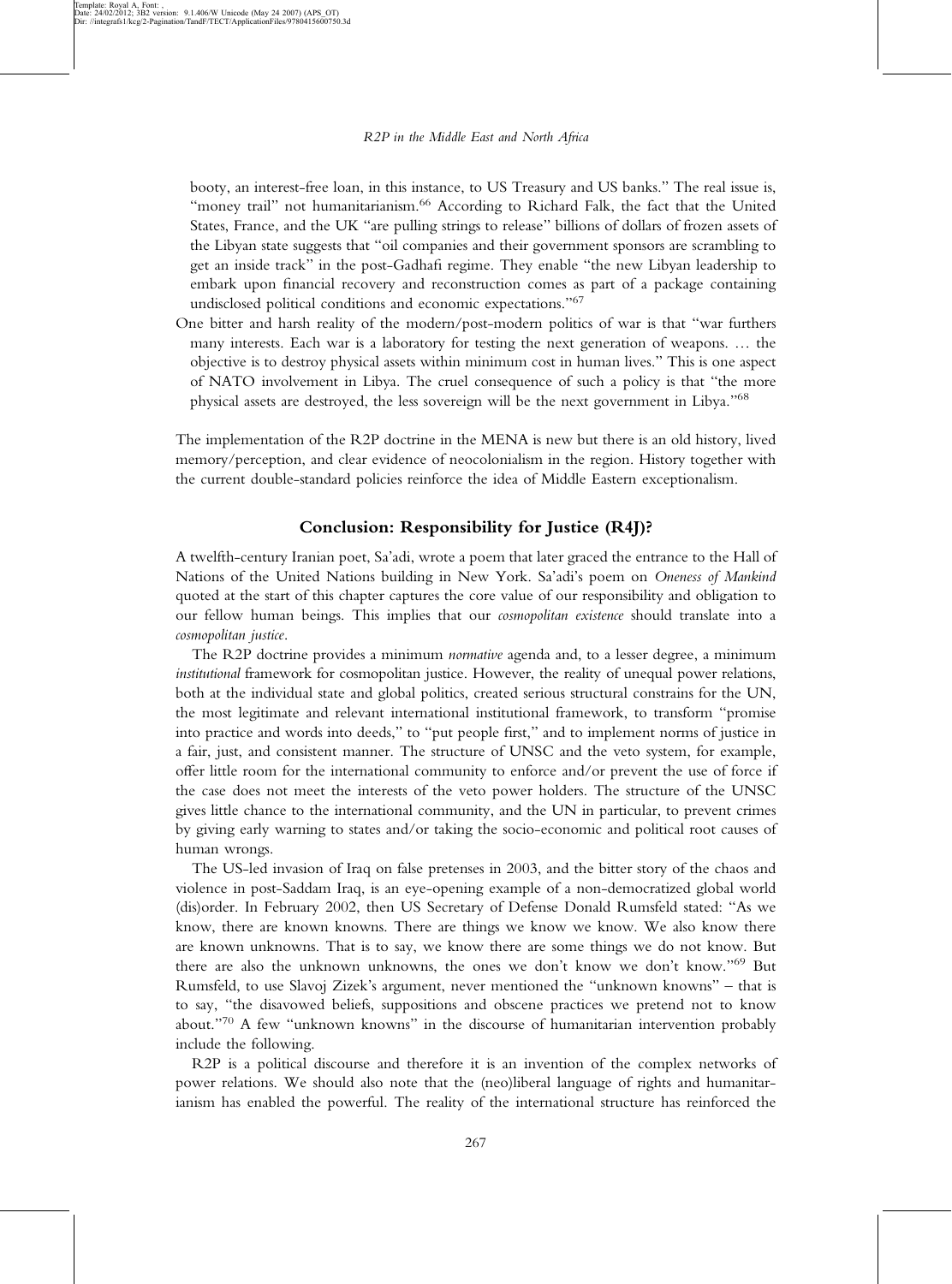Template: Royal A, Font: ,<br>Date: 24/02/2012; 3B2 version: 9.1.406/W Unicode (May 24 2007) (APS\_OT)<br>Dir: //integrafs1/kcg/2-Pagination/TandF/TECT/ApplicationFiles/9780415600750.3d

militarized/policing language of human rights. A paternalistic legacy of Orientalism is also evident in the language, and more so in the practice, of humanitarian intervention. Moreover, the global structure and interests of powerful states have hampered a consistent, just, and fair implementation of the R2P doctrine. The responsibility to react, and military intervention in particular, is often determined by who has the means to intervene, and the UN is hardly capable of overcoming the double-standard policy in using or not using force. This has resembled a Cinderella shoe approach to react, meaning unless the case fits certain interests of the strong parties, it will not be considered. More specifically, "there is nothing international" about the military intervention or implementing sanctions regime. "The international process is no more than a legitimating exercise." In other words, "legitimation is international, implementation is privatized, passing initiative to the strongest of member states. The end result is a self-constituted coalition of the willing."<sup>71</sup> We also know that one major, intended or unintended, consequence of war and military intervention is less sovereignty and more dependency of the future regime. "The more physical assets are destroyed, the less sovereign will be the next government."<sup>72</sup>

The R2P doctrine in theory emphasizes three inseparable pillars of responsibility to prevent, react, and rebuild. In practice, however, it has often acted as an instrument of inconsistent coercive intervention. There is no clear-cut division in reality between the implementation of three inseparable pillars of R2P. There is also confusion and ambiguity over how and who should implement those three core components of R2P. In this context, the power relations/the powerful often determine the priorities, agendas, and agents of who should do what at a specific time.

The responsibility to prevent "is the least developed of the concept's three pillars."<sup>73</sup> The responsibility to prevent requires strong "political will" and a commitment to allocate resources in the form of development aids and comprehensive socio-economic plans.<sup>74</sup> For example, Canada is the architect of the R2P doctrine but its "development aid is lagging behind the standard 0.7 percent target of gross national product (GNP) established in 1969." In 2005 Canada gave "approximately 0.3 percent,"<sup>75</sup> which has led to the "drastic downsizing" of developmental programs in the West Bank, the Gaza Strip, Jordan, and Lebanon. Political will to prevent crimes and to tackle the root causes of conflicts require a serious commitment and action to prevail short-term policies supported by strong domestic lobbies and international power structure. Canada has surprisingly removed "the countries of the Middle East from its list of development partners," which has minimized Canada's acts to prevent the crisis.<sup>76</sup> Ironically, Canada under the Conservative Government was the "first country to suspend all aid to the Palestinian Authority on the morrow of Hamas's electoral victory in early 2006." Moreover, Canada "modified its stance at the UN, abstaining on resolutions that reaffirmed the Palestinians's right to self-determination and the importance of Israel acceding to the Nuclear Nonproliferation Treaty and refraining from exploiting natural resources in the occupied territories."<sup>77</sup> Canada's reaction to war between Israel and Lebanese Hizbollah on July 2006 is another example of how much power relations prevail norms. In this six-week war Israel lost 122 citizens and soldiers but Lebanon lost over 1,000 civilians, including Canadian civilians together with seven members of a single family, "with a full 25 percent of the country's population displaced." Prime Minister Harper refused to put pressure on Israel or to question the asymmetrical, indiscriminate, and illegal use of force and weaponry, including cluster munitions in civilian areas by Israel. Instead, he described Israel's response as "measured."<sup>78</sup> Likewise, for the Liberal Michael Ignatieff, "this is the kind of dirty war you're in when you have to do this and I'm not losing sleep about that."79

There is, in sum, a clear gap between the discourse and practice, between norms/doctrines and actions; this gap needs to be addressed, examined, and problematized. We need to find a practical solution to protect human dignity and to stop crimes against humanity when ordinary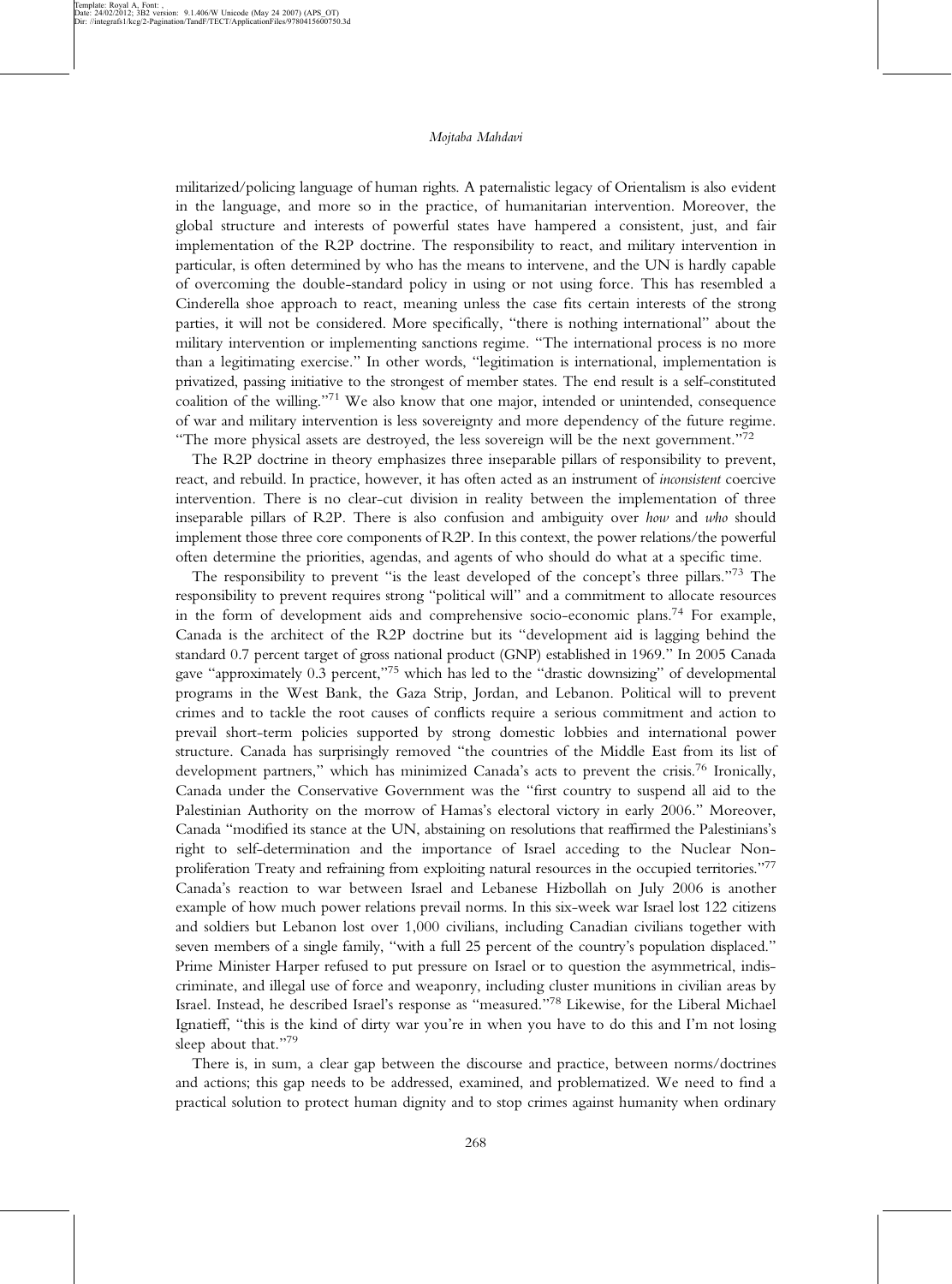plate: Royal A, Font: ,<br>: 24/02/2012; 3B2 vers

Date: 24/02/2012; 3B2 version: 9.1.406/W Unicode (May 24 2007) (APS\_OT) Dir: //integrafs1/kcg/2-Pagination/TandF/TECT/ApplicationFiles/9780415600750.3d

peoples are often caught between a rock and a hard place – between a local autocratic politics and a hegemonic self-interest global politics. We need to problematize and strive for practical answers to empower people and protect the people's position in the context of unjust power relations. This is not easy.

Easy solutions are often illusions. One illusion is to simply preach to the powerful to choose human rights over power politics, and ethics over material interests. On occasion, policy makers might take critical advice seriously and appreciate that the promotion of human rights and longterm constructive comprehensive policies are not mutually exclusive. However, power relations most often prevails over abstract norms/ethics in the context of individual states and global politics. Preaching to the powerful is not the solution. Another illusion is that there is absolutely no chance to protect human rights within the current unjust global structure. Total disengagement with the international institutions is not the solution either. Neither the vulgar voluntarism of the first illusion nor the determinist structuralism of the second illusion captures the complexity of the international politics. A realistic examination of what has been achieved and what remains to be accomplished is warranted. A third approach strives for such a critical task.

R2P is one of the most significant achievements of international norms promotion in the discourse of humanitarian intervention. It puts people first, underlines "human security" and emphasizes "sovereignty as responsibility." It asks a simple and legitimate question summed up by then UN Secretary-General Kofi Annan: "If humanitarian intervention is, indeed, an unacceptable assault on sovereignty, how should we respond to a Rwanda, to a Srebrenica – to gross and systematic violations of human rights?"<sup>80</sup> However, the challenge is to find a practical answer to this key and critical question: "who has the responsibility to protect whom under what conditions and toward what end?"<sup>81</sup> The third approach is an attempt to acknowledge and answer the legitimate concerns over the implementation of the R2P doctrine while striving for a practical solution. It calls for empowering global civil society – a world social forum – to protect and promote human rights while at the same time working within the current global structure, striving for reform and change of the system, and minimizing the violation of human rights by using/improving the existing unjust structure. This includes acknowledging the core values of "human security," "sovereignty as responsibility," "putting people first," striving for radical reforms in the UN, empowering regional organizations, mobilizing world public opinion, and democratizing the world order.

A just implementation of the R2P doctrine is, in sum, pending on the accomplishment of R4J: Responsibility for Justice. This is where the Sa'adi's message of cosmopolitan existence encounters Martin Luther King's call for cosmopolitan justice. *Justice* is where the East meets the West.

#### Notes

- 1 Jean Allain, "Orientalism and International Law: The Middle East as the Underclass of the International Legal Order," Leiden Journal of International Law, 17 (2004), 391–404.
- 2 Mahmood Mamdani, Saviors and Survivors: Darfur, Politics, and the War on Terror (New York: Pantheon Books, 2009), 276.
- 3 UN Secretary General Ban Ki-Moon, "Secretary-General Defends, Clarifies 'Responsibility to Protect' at Berlin Event," On 'Responsible Sovereignty: International Cooperation for a Changed Word' SG/SM/ 11701 (New York: Department of Public Information, July 15, 2008).
- 4 Convention on the Prevention and Punishment of the Crime of Genocide, adopted 9 December 1948, 78 UNTS 277, http://www2.ohchr.org/english/law/genocide.htm (accessed on April 11, 2011). The Genocide Convention was a legal act to acknowledge genocide as a major crime against humanity. The Polish-Jewish lawyer, Raphael Lemkin, originally coined the term genocide in 1943 in response to the Holocaust. According to Genocide Convention, Article 2, the term includes crimes "committed with the intent of destroying, in whole or in part, an entire national, ethical, racial, or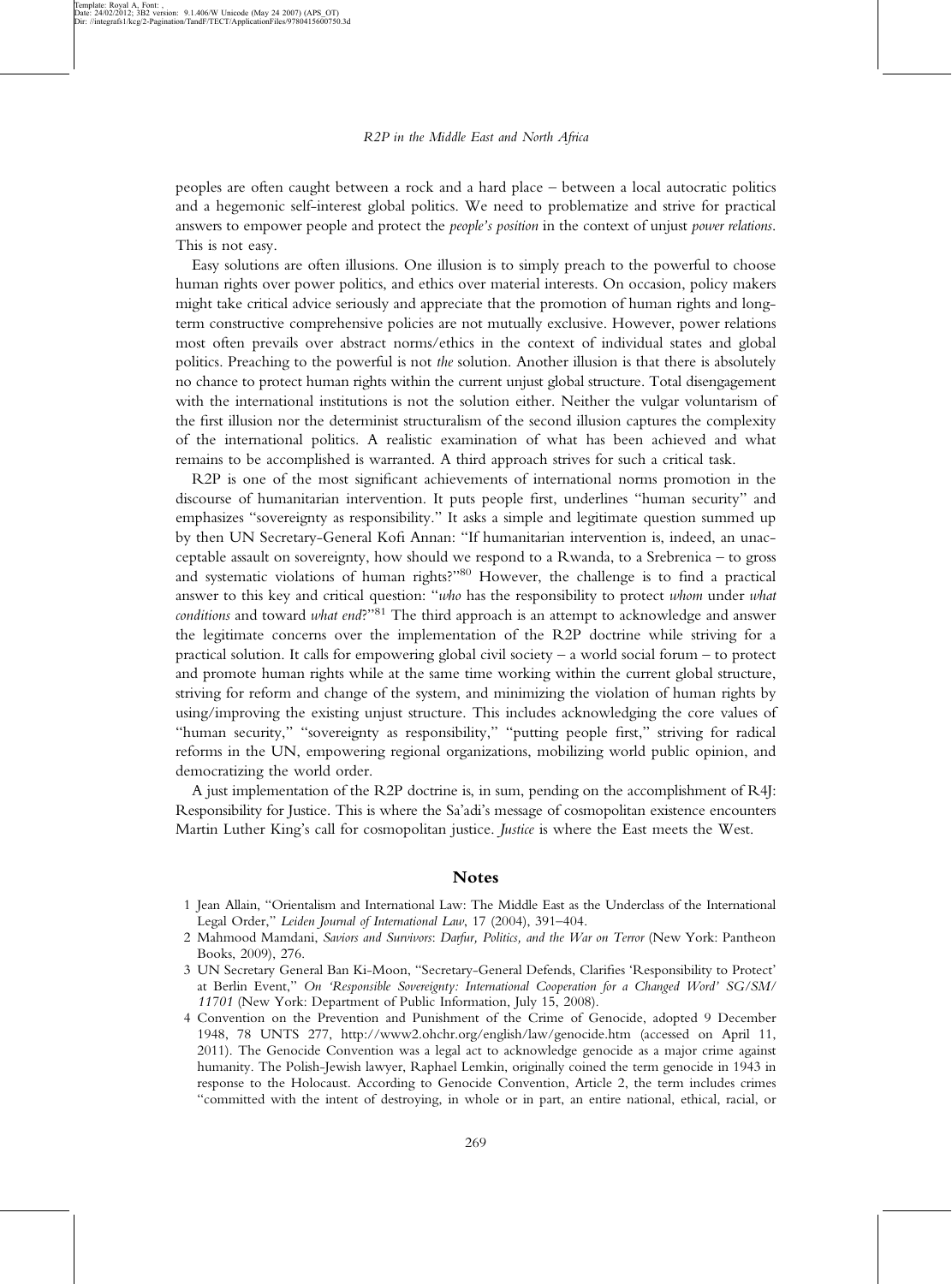religious group." See Raphael Limkin, Axis Rule in Occupied Europe: Analysis, proposals for Redress (Washington, DC: Carnegie Endowment for International Peace, 1994), 79–95.

- 5 The UN General Assembly resolution 2391 adopted The Convention on the Non-Applicability of Statutory Limitations to War Crimes and Crimes Against Humanity, adopted 26 December 1968, 754 UNTS 73, http://www2ohchr.org/english/law/warcrimes.htm (accessed on April 11, 2011).
- 6 Humanitarian interventions were defined as "coercive action by one or more states involving the use of armed force in another state without the consent of its authorities, and with the purpose of preventing widespread suffering or death among the inhabitants." See Adam Roberts, "The So-called 'Right' of Humanitarian Intervention," Yearbook of International Humanitarian Law 2001, vol. 3 (The Hague: T. M. C. Asser, 2001). The introduction of the Rome Statue of the International Criminal Court was an equally important step in the second phase. The Draft Code of Crimes before the Yugoslav and Rwandan tribunals contributed to the development of the Conference of Plenipotentiaries, which created the first permanent International Criminal Court (ICC) in Rome, Italy, in June 1998. The Rome Statute provided a legal authority to ICC to tackle *core* crimes, including genocide, war crimes, and crimes against humanity. See "Rome Statute of the International Criminal Court," Treaty Series, vol. 2187, July 17, 1998, p. 3, Rome: United Nations.
- 7 Gareth Evans, The Responsibility to Protect: Ending Mass Atrocity Crimes Once and For All (Washington, DC: The Brookings Institution, 2008), 5.
- 8 Canada's then foreign minister, Lloyd Axworthy, contributed to the development of a key concept in the R2P doctrine: "Human Security." This concept "puts people first and recognizes that their safety is integral to the promotion and maintenance of international peace and security. The security of state is essential, but not sufficient, to fully ensure the safety and well-being of the world's peoples." See Lloyd Axeworthy, "Human Security and Global Governance: Putting People First," Global Governance 7, No. 1: 19, 2001. It is worth noting that the Human Development Report of the UN Development Program (UNDP) in 1994 introduced the concept of human security.
- 9 Roberta Cohen and Francis Deng introduced the concept of "sovereignty as responsibility." This concept implies that both states and the international community have a responsibility to protect and promote human rights. The sovereign state is responsible to protect its own citizens from the violation of human rights. However, if the state is unwilling or unable to do so, the international community is equally responsible to protect universal human rights inside the boundaries of failed states. See Roberta Cohen and Francis M. Deng, Masses in Flight: The Global Crisis of Internal Displacement (Washington, DC: Brookings Institution, 1998). Francis Deng argues "I don't see sovereignty in a negative light as a barricade," "I see sovereignty positively as a concept of state responsibility for its people, if need be with the support of the international community. And the subtext is that if you don't discharge that responsibility as your people are suffering, the world will not leave you alone." See David A. Hamburg, "Preventing Genocide: Interview with Francis Deng," March 20, 2008 (New York: Stanford University, Libraries & Academic Information Resources), https://lib.stanford.edu/files/PG\_Deng.pdf (accessed on May 1, 2011).
- 10 Former UN Secretary-General Kofi Annan introduced "Two Concepts of Sovereignty," making a distinction between individual sovereignty and popular sovereignty. Annan calls for a reconciliation of sovereignty and human rights. More specifically, "state sovereignty, in its most basic sense, is being redefined. … States are now widely understood to be instruments at the service of their peoples, not vice versa." For Annan, individual sovereignty, or "fundamental freedom of each individual, enshrined in the Charter of the UN and subsequent international treaties has been enhanced by a renewed and spreading conciseness of human rights." As such, he moves beyond an absolute, supreme, and independent concept towards a contingent and relational concept of sovereignty. See Kofi Annan, "Two Concepts of Sovereignty," The Economist 352: 49–50 (September 18, 1999).
- 11 R2P norms were developed through the International Commission on Intervention and State Sovereignty (ICISS), a Canadian initiative by Canada's then Foreign Minister Lloyd Axworthy, who organized an international commission of 12 distinguished individuals from the Global North and South – co-chaired by Gareth Evans, former minister of Australia, and Mohamed Sahnoun, Special Advisor to the UN Secretary-General – to debate and draft the R2P doctrine. The goal and guiding principle of ICISS was to shift the debates from the purported "right" of potential interveners to the "responsibility" of the international community at large to protect the people at risk. See Thomas G. Weiss, Humanitarian Intervention: Ideas in Action (Cambridge: Polity Press, 2007), 100–118.
- 12 ICISS Report, "The Responsibility to Protect," International Commission on Intervention and State Sovereignty (ICISS) (Ottawa: International Development Research Centre, 2001), xi.
- 13 United Nations Charter, Chapter IX, www.un.org/aboutun/charter/ (accessed May 2, 2011).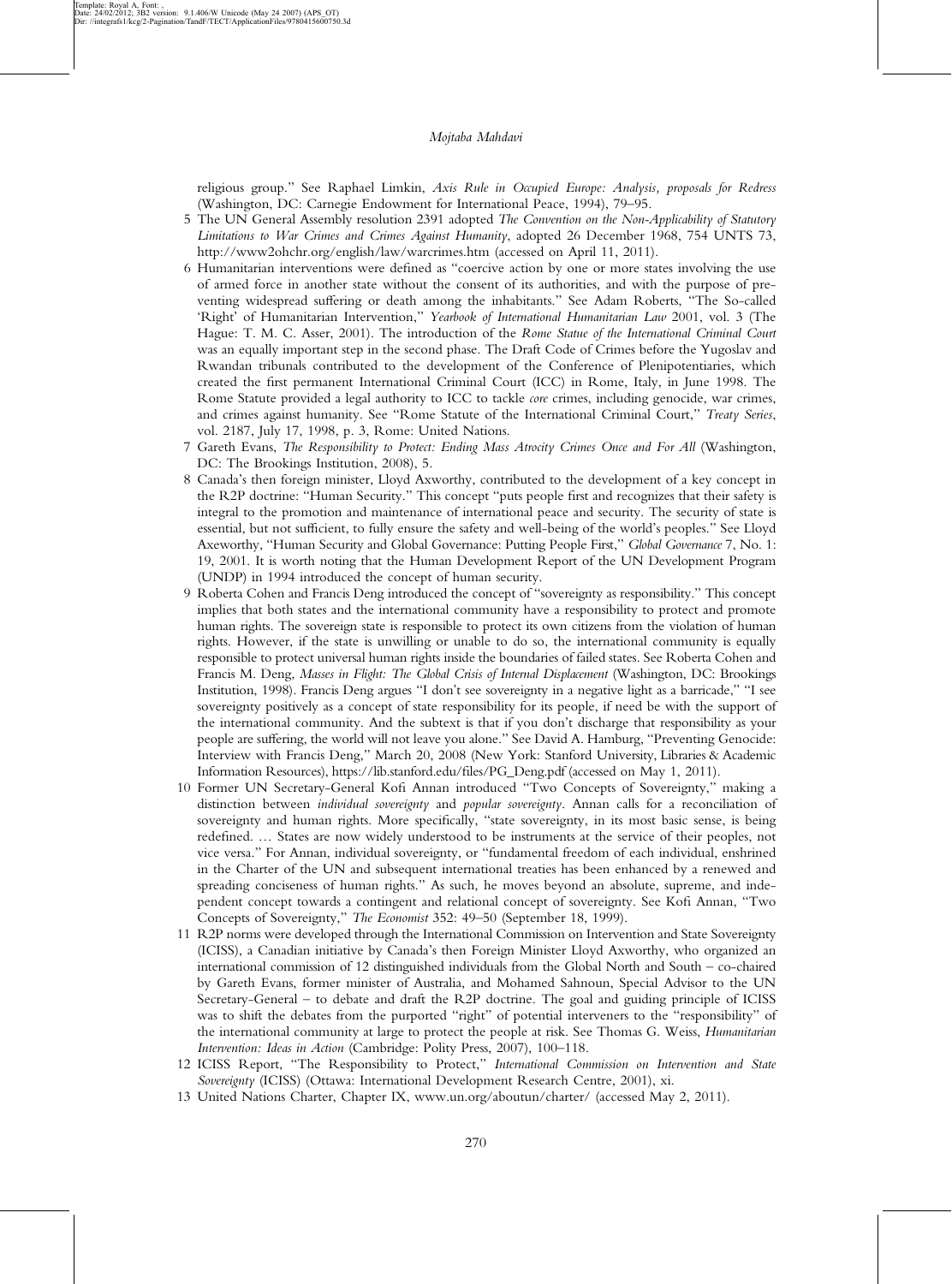- 14 UN Secretary General Ban Ki-Moon, "Secretary-General Defends, Clarifies 'Responsibility to Protect' at Berlin Event," On 'Responsible Sovereignty: International Cooperation for a Changed Word' SG/SM/ 11701 (New York: Department of Public Information, 15 July 2008).
- 15 Ramesh Thakur, The United Nations, Peace and Security: From Collective Security to the Responsibility to Protect (Cambridge: Cambridge University Press, 2006), 267.
- 16 Miguel D'Escoto Brockmann, "General Assembly Agrees to Hold More Talks on Responsibility to Protect," UN News Services, 14 September 2009; also Miguel D'Escoto Brockmann, "At the Opening of the Thematic Dialogue of the General Assembly on the Responsibility to Protect," UN Headquarters (New York: United Nations 2009), http://www.un.org/ga/president/63/statements/openingr2p230709. shtml (accessed September 10, 2011). Miguel D'Escoto Brockmann's critique of the R2P doctrine illustrates the uneasiness many delegates from Asia, Latin America, and Africa feel towards the implementation of the doctrine. Although most delegates supported the *general trust* of three pillars of R2P, a few explicitly rejected the use of force in any circumstances. States such as Nicaragua, Cuba, Venezuela, and Sudan sought to roll back the 2005 World Summit consensus. Many expressed their concern over double standards and arbitrary implementation of R2P due to the dominant veto system in UNSC.
- 17 Mamdani, Saviors and Survivors, 273.
- 18 Ibid., 276.

nplate: Royal A, Font: ,<br>e: 24/02/2012; 3B2 ver.

Date: 24/02/2012; 3B2 version: 9.1.406/W Unicode (May 24 2007) (APS\_OT) Dir: //integrafs1/kcg/2-Pagination/TandF/TECT/ApplicationFiles/9780415600750.3d

- 19 Mamdani, Saviors and Survivors, 282. Italics added.
- 20 Ibid., 275. Italics added.
- 21 See Edward Said, Orientalism (New York: Vintage Books Edition, 1979).
- 22 However, it should be noted that Kenya in the wake of the disputed December 2007 presidential election is a case in point where responsibility to prevent was applied. In early 2008 a peaceful diplomatic and swift response by the international community prevented further crimes, which would have escalated to the level of crimes against humanity. "Kenya revealed how non-coercive tools, such as mediation, can help halt atrocities when employed early, with sufficient resources and international support." See "The Responsibility to Protect and Kenya: Past Successes and Current Challenges," Global Centre for Responsibility to Protect, August 13, 2010, http://globalr2p.org/media/pdf/The\_Responsibility\_ to\_Protect\_and\_Kenya\_Past\_Successes\_and\_Current\_Challenges.pdf (accessed on 28 September 2011).
- 23 See W. Andy Knight, "The Development of the Responsibility to Protect From Evolving Norms to Practice," Global Responsibility to Protect 3 (2011), 3–36.
- 24 Peter Galbraith, The Economist, May 17, 2010, http://www.economist.com/debate/days/view/516 (accessed on June 28, 2011). According to Tariq Ali, the Afghan war could have a different outcome had the NATO forces introduced " a massive New Deal" program by rebuilding the Afghan social infrastructure. However, the post-invasion socio-economic structure of Afghanistan made "a tiny group of people very rich." Karzai's brother, Ahmed Wali Karzai, became the "richest man in Kabul," while the poor living in the slums "grew by half a million within the first two years of the occupation." Thanks to insecurity, poverty, and ongoing occupation, the insurgents have received more support from the large segment of the population who were indifferent to them. Tariq Ali, "Afghanistan: 'Obama's war'," http://links.org.au/node/1756 (accessed on June 27, 2011). Also see Tariq Ali, The Obama Syndrome: Surrender at Home, War Abroad (London: Verso, 2010).
- 25 Jean Allain, "Orientalism and International Law: The Middle East as the Underclass of the International Legal Order," Leiden Journal of International Law 17 (2004), 391–404, 400–401.
- 26 Barry Lando, Web of Deceit: The History of Western Complicity in Iraq, from Churchill to Kennedy to George W. Bush (New York: Other Press, 2007), 83.
- 27 Ibid., 98.
- 28 Ibid., 185.
- 29 David Cortright and Gorge Lopez, with Richard W. Conroy, Jaleh Dashti-Gibson, and Julia Wagler, The Sanctions Decade: Assessing UN Strategies in the 1990s (Boulder, CO: Lynne Rienner, 2000), 46. The number of the child death ranges from a quarter million to half a million in different sources.
- 30 UNSC Report to the Secretary-General on Humanitarian Needs in Kuwait and Iraq in the Immediate Post-Crisis Environment by a Mission to the Area Led by Mr. Martti Ahtisaari, UN Doc.S/22366, 20 March 1991.
- 31 Rome Statute, Article 7(2); see also Core Crimes prepared by the Coalition for the International Criminal Court, http://www/iccnow.org/documents/FS-CICC-CoreCrimesinRS.pdf (accessed on May 11, 2011).
- 32 For an interesting collection on this issue, see Mokhtar Lamani and Bessma Momani, eds., From Desolation to Reconstruction: Iraq's Troubled Journey (Waterloo: Wilfrid University Press, 2010).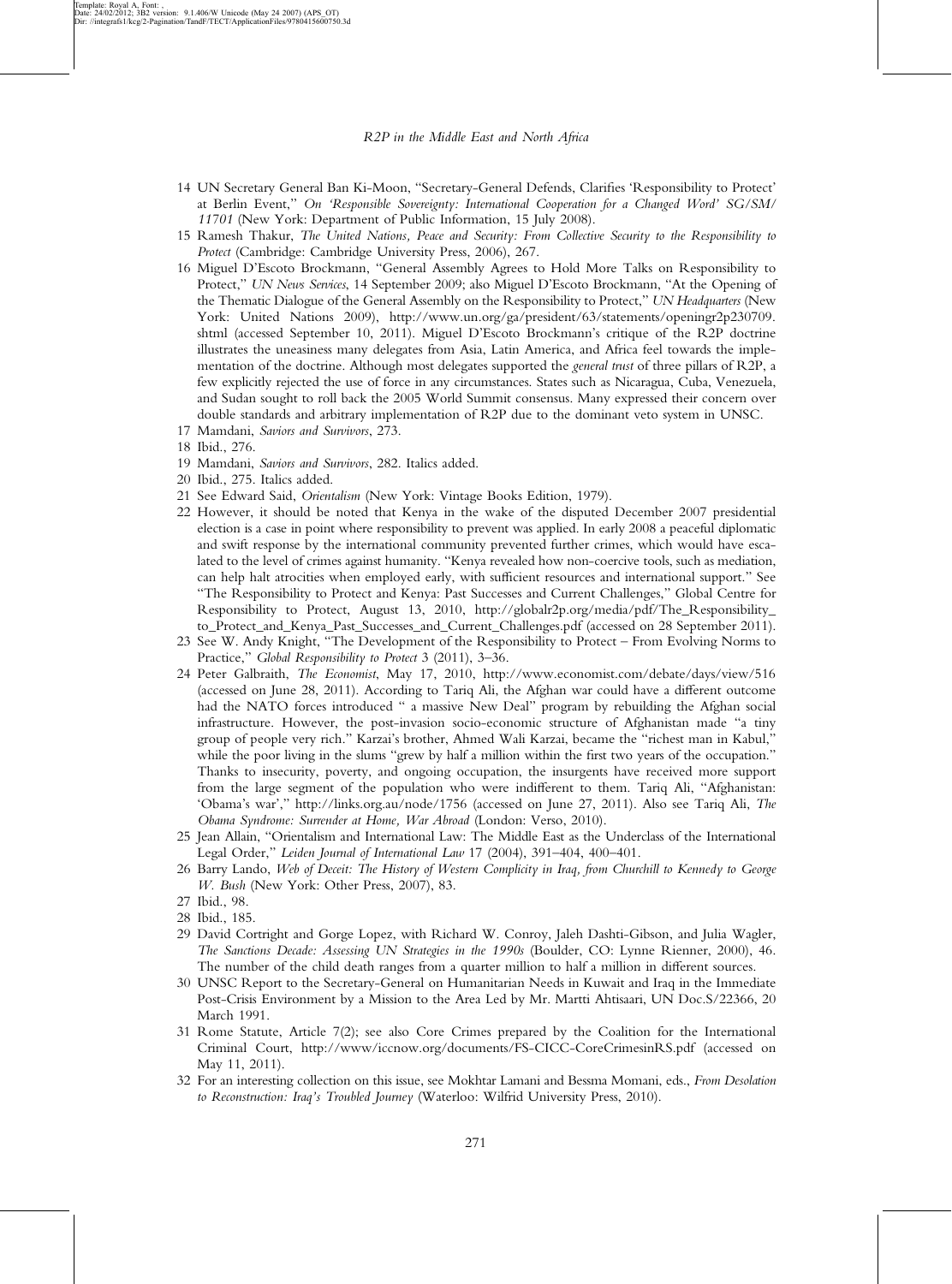plate: Royal A, Font:<br>: 24/02/2012; 3B2 ver

Date: 24/02/2012; 3B2 version: 9.1.406/W Unicode (May 24 2007) (APS\_OT) Dir: //integrafs1/kcg/2-Pagination/TandF/TECT/ApplicationFiles/9780415600750.3d

- 33 Kenneth Roth, Fernando R. Tesón, and Paige Arthur, "Ending Tyranny in Iraq: A Debate," http:// www.carnegiecouncil.org/resources/transcripts/5268.html, October 6, 2005 (accessed on August 20, 2011).
- 34 For an interesting analysis, see Craig M. White, Iraq the Moral Reckoning: Applying Just War Theory to the 2003 War Decision (Lanham: Lexington Books 2010).
- 35 Mohamed El-Baradei, *The Age of Deception* (New York: Henry Holt and Company, 2011). The US and its allies committed war crimes in Abu-Ghraib by torturing prisoners, and in Fallujah by killing civilians and using bombs in civilian neighborhoods. The US military used cluster bombs and white phosphorus in Fallujah. Hundreds of children and women have come across cluster bombs in Fallujah and have been physically maimed for the rest of their lives. Moreover, a US soldier executed a wounded Iraqi in a Fallujah mosque, and others have also been killed. Execution of an unarmed prisoner is identical to kicking a civilian and both are clear violation of Geneva Conventions. The Geneva Conventions also require that you cannot deport people from occupied territory, but the United States has been deporting people out of Iraq. See Amy Goodman's conversation with Jules Lobel, "U.S. War Crimes in Fallujah," 19 November 2004, http://www.democracynow.org/2004/ 11/19/u\_s\_war\_crimes\_in\_fallujah (accessed May 10, 2011).
- 36 Jeremy Scahill, Blackwater: The Rise of the World's Most Powerful Mercenary Army (New York: Nation Books, 2007), 91–104, 117–39.
- 37 On April 22, 2011, a US federal appeals court reopened the criminal case against four members of Blackwater involved in the Nisour Square shooting. However, justice is still not done.
- 38 "Iraq Body Count: Documented Civilian Deaths from Violence," Iraq Body Count, http://www.iraq bodycount.org/ (accessed May 20, 2011).
- 39 "The Iraq Situation," UNHCR.org, http://www.unhcr.org/iraq.html (accessed May 20, 2011). Ms Parker is president of the San Francisco-based Association of Humanitarian Lawyers (www.humanlaw.org) and Chief Delegate to the United Nations for the Los Angeles-based International Educational Development/Humanitarian Law Project (IED/AHL), an accredited non-governmental organization on the UN Secretary-General's list. See www.consumersforpeace.org.
- 40 http://www.reuters.com/article/2011/08/07/iraq-electricity-idUSL6E7J707Q20110807 (accessed on 24 January 2012).
- 41 For example, the US vetoed a UNSC resolution, which asked for the condemnation of Israel for killing 18 Palestinians, mostly children, in Beit Hanoun on November 11, 2006.
- 42 Final Report of the Goldstone Fact Finding Mission, http://www.diakonia.se/sa/node.asp?node=3134 (accessed on August 20, 2011).
- 43 Amnesty International, "Gaza Accountability Campaign Background Information," http://www. amnestyusa.org/our-work/countries/middle-east-and-north-africa/israel-and-occupied-palestinianterritories/gaza-accountability-campaign-backgro (accessed on August 20, 2011).
- 44 Statement by John Ging, UNRWA Director of Operations in Gaza, http://www.unrwa.org/etemplate. php?id=357 (accessed on August 20, 2011).
- 45 Amnesty International, "Document Iran: Violations of human rights 1987 1990," http://www. amnesty.org/en/library/asset/MDE13/021/1990/en (accessed May 20, 2011). Iranian opposition groups suggest that the number of prisoners executed was far higher.
- 46 Geoffrey Robertson, "The Massacre of Political Prisoners in Iran, 1988, Report of An Inquiry," www. irantribunal.com/ … /Iran%20Massacre%20of%20Political%20Prisonners%201988.pdf (accessed on May 12, 2011).
- 47 For example, in June 2011 the security forces killed a women civil activist, Haleh Sahabi, during the funeral of her father, and killed another human rights activist and political prisoner, Hoda Saber, in Evin prison by beating and forcing him to break his hunger strike.
- 48 It is worth noting that the sanctions regime is already applied to the case of Iran since the early years of post-revolutionary politics of the 1980s.
- 49 "Rice calls for Mid-East democracy," BBC News, June 20, 2005, http://news.bbc.co.uk/2/hi/ 4109902.stm (accessed on August 20, 2011).
- 50 "Obama's Mideast Speech," The New York Times, May 19, 2011.
- 51 See http://hdrstats.undp.org/en/countries/profiles/LBY.html (accessed on January 25, 2012).
- 52 Mahmood Mamdani, "Libya after the NATO Invasion," April 9, 2011, http://english.aljazeera.net/ indepth/opinion/2011/04/201148174154213745.html (accessed April 10, 2011).
- 53 http://www.un.org/News/Press/docs/2011/sc10200.doc.htm (accessed on August 20, 2011).
- 54 http://parliamentflagpost.blogspot.com/2011/03/libya-and-united-nations-security.html (accessed on May 11, 2011).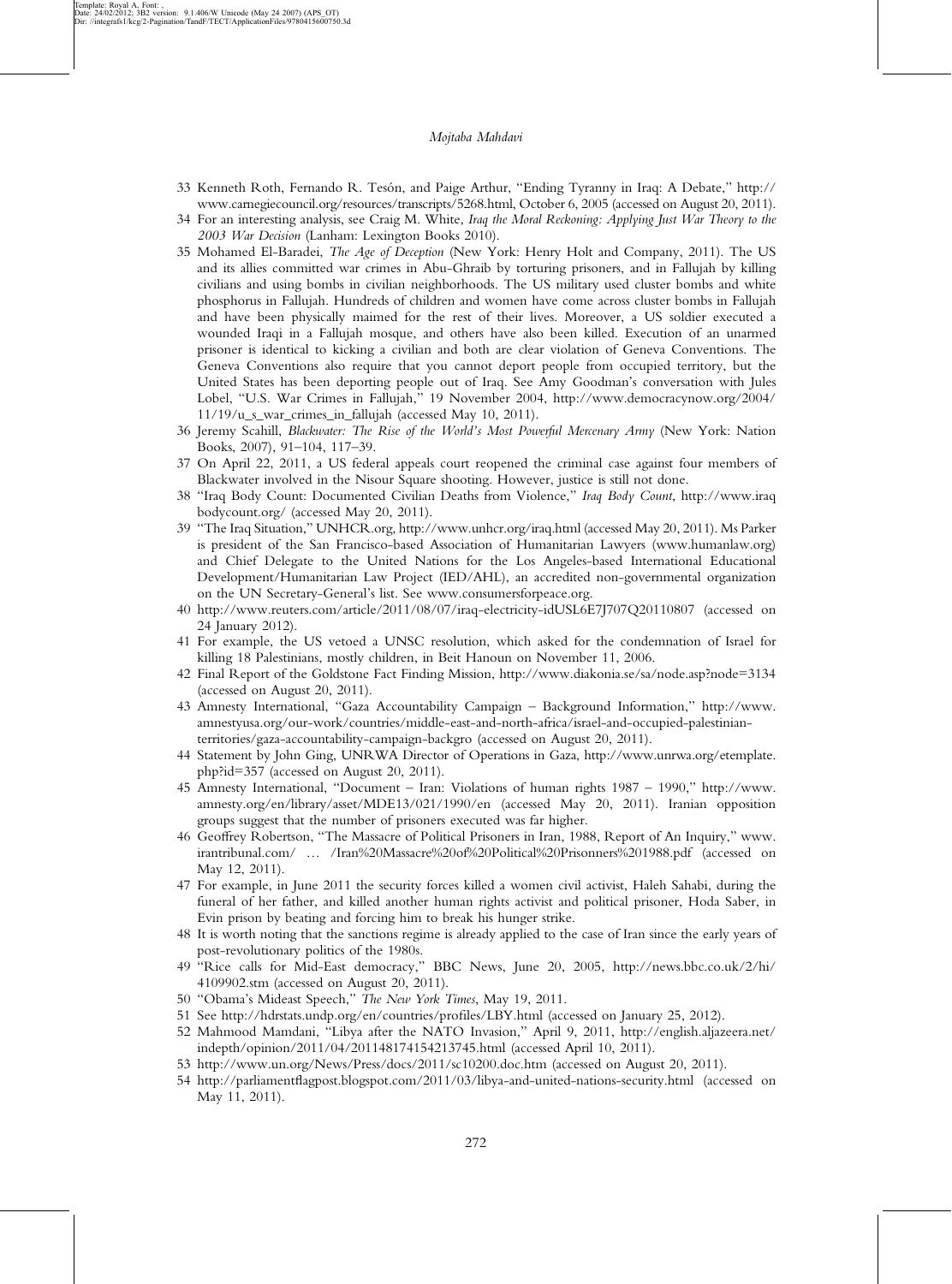55 Ibid.

- 56 Ibid.
- 57 See http://www.nytimes.com/2011/03/25/world/asia/25korea.html (accessed on 25 January 2012).
- 58 Mahmood Mamdani, "Libya after the NATO Invasion," April 9, 2011, http://english.aljazeera.net/ indepth/opinion/2011/04/201148174154213745.html (accessed on April 10, 2011).
- 59 See http://allafrica.com/stories/201109201529.html (accessed on January 25, 2012).
- 60 Algeria, Iran, Syria, and Venezuela condemned the use of force. President Chavez of Venezuela blamed the West and insisted that this is another war for oil.
- 61 Richard Falk, "In Libya, Decoding an uncertain future," August 31, 2011, http://aljazeera.com/ indepth/opinion/2011/08/201182885646839710.html accessed (September 28, 2011).
- 62 The main opposition groups in Libya, Mamdani argues, constitute radical Islamists, royalists, tribalists, and secular middle-class activists. The first group has more battle experience than others, which gives it more leverage to the outcome of a military solution to the current problem. The outcome will probably be an Afghan-type civil war and the intervention will probably lead to sectarianism, not democracy. Mahmood Mamdani, "Libya: Politics of Humanitarian Intervention," March 31, 2011, http://english. aljazeera.net/indepth/opinion/2011/03/201133111277476962.html (accessed April 10, 2011).
- 63 Ibid.
- 64 Phyllis Bennis, "Libya and the Limits to the R2P," July 6, 2011, http://www.ips-dc.org/articles/ libya\_and\_the\_limits\_to\_the\_r2p (accessed on September 28, 2011).
- 65 Ibid.
- 66 Ibid. The oil reserve in Libya is also a point of contention. It is worth noting that Libya holds one of the finest, largest, and cheapest oil reserves in the region.
- 67 Richard Falk, "In Libya, Decoding an uncertain future," August 31, 2011, http://aljazeera.com/ indepth/opinion/2011/08/201182885646839710.html (accessed September 28, 2011).68 Mahmood Mamdani, "Libya: Politics of Humanitarian Intervention," March 31, 2011, http://english. aljazeera.net/indepth/opinion/2011/03/201133111277476962.html (accessed on April 10, 2011).
- 69 Donald Rumsfeld, Department of Defense news briefing, 12 February 2002, US Department of Defence, http://www.defense.gov/transcripts/transcript.aspx?transcriptid=2636 (accessed on January 29, 2012).
- 70 Slavoj Zizek, Iraq: The Borrowed Kettle (London: Verso, 2004), 10, quoted in Colin Moores, ed., The New Imperialists: Ideologies and Empire (Oxford: Oneworld Publications, 2006), 3.71 Mahmood Mamdani, "Libya: Politics of Humanitarian Intervention," March 31, 2011, http://english. aljazeera.net/indepth/opinion/2011/03/201133111277476962.html (accessed on April 10, 2011).
- 72 Ibid.
- 73 ICISS Report, "The Responsibility to Protect," International Commission on Intervention and State Sovereignty (ICISS), Ottawa: International Development Research Centre, 2001.
- 74 Marie-Joelle Zahar, "Taking One Talk, Waking Another: Norm Entrepreneurship and Canada's Foreign Policy in the Middle East," in Paul Heinbecker and Bessma Momani, eds. Canada and the Middle East in Theory and Practice (Waterloo, ON: The Centre for International Governance Innovation and Wilfrid University Press, 2007), 45–71, 51–52.
- 75 Jeffry Sachs and John MacArthur, "Promises Aren't Enough," The Globe and Mail, April 22, 2005, A23, quoted from Zahar, "Taking One Talk, Waking Another," 51.

- 77 Steven Edwards, "Conservatives Reversing Canada's Position at UN," National Post, November 16, 2006, quoted in Zahar, "Taking One Talk, Waking Another," 62.
- 78 Zahar, "Taking One Talk, Waking Another," 55.
- 79 Joan Brydon, "Liberal Leadership Hopeful Ignatieff Admits Gaffe over Mideast Conflict," Canadian Press, August 10, 2006, quoted in Zahar, "Taking One Talk, Waking Another," 55.80 Kofi Annan, "Freedom from fear," Chapter 3 of "'We the Peoples' The Role of the United Nations in the 21st Century," Millennium Report of the Secretary General of the United Nations, 48, www.un.org/ millennium/sg/report/full.htm (accessed on May 10, 2011).
- 81 Mamdani, Saviors and Survivors, 276.

## Bibliography

Ali, Tariq. "Afghanistan: 'Obama's war'." April 19, 2010, http://links.org.au/node/1756 (accessed on January 25, 2012).

——The Obama Syndrome: Surrender at Home, War Abroad. London: Verso, 2010.

<sup>76</sup> Ibid., 51–53.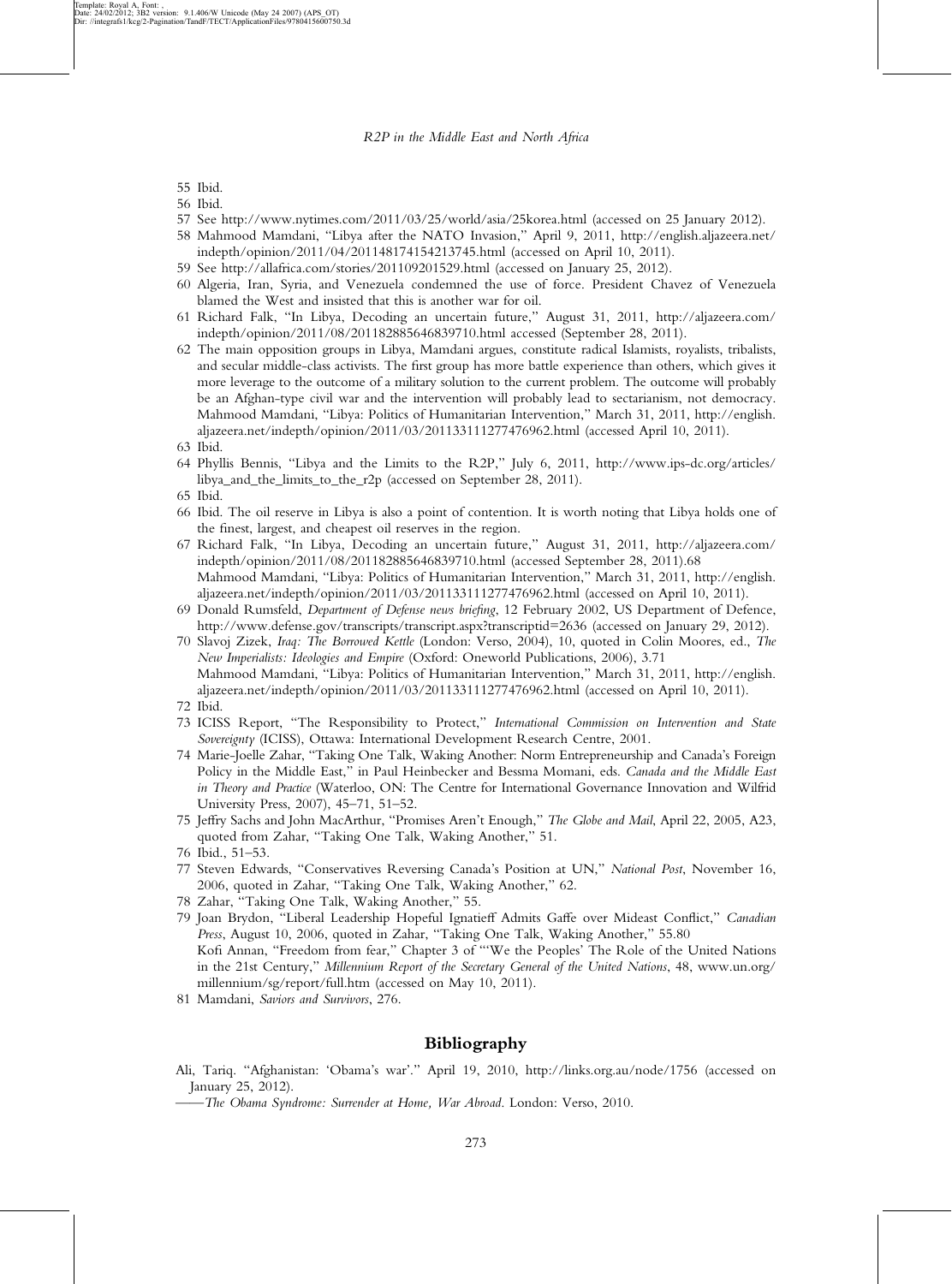- Allain, Jean. "Orientalism and International Law: The Middle East as the Underclass of the International Legal Order." Leiden Journal of International Law 17 (2004): 391–404.
- Amnesty International. "Document Iran: Violations of human rights 1987 1990." 1990. http://www. amnesty.org/en/library/asset/MDE13/021/1990/en (accessed on May 20, 2011).
- Annan, Kofi. "Two Concepts of Sovereignty." The Economist 352 (18 September 1999): 49–50.
- Axeworthy, Lloyd. "Human Security and Global Governance: Putting People First." Global Governance 7, No. 1 (2001): 19.
- Bennis, Phyllis. "Libya and the Limits to the R2P." July 6, 2011. http://www.ips-dc.org/articles/ libya\_and\_the\_limits\_to\_the\_r2p (accessed on September 20, 2011).
- Brockmann, Miguel D'Escoto. "At the Opening of the Thematic Dialogue of the General Assembly on the Responsibility to Protect." UN Headquarters. New York: United Nations, 2009, http://www.un. org/ga/president/63/statements/openingr2p230709.shtml (accessed on September 10, 2011).
- "General Assembly Agrees to Hold Mores Talks on Responsibility to Protect." UN News Services, September 14, 2009, http://www.un.org/apps/news/story.asp?NewsID=32047 (accessed on September 10, 2011).
- Brydon, Joan. "Liberal Leadership Hopeful Ignatieff Admits Gaffe over Mideast Conflict." Canadian Press, August 10, 2006.
- Cohen, Roberta and Francis M. Deng. Masses in Flight: The Global Crisis of Internal Displacement. Washington, DC: Brookings Institution, 1998.
- Convention on the Prevention and Punishment of the Crime of Genocide. Adopted December 9, 1948, 78 UNTS 277, http://www2.ohchr.org/english/law/genocide.htm (accessed on April 11, 2011).
- Core Crimes prepared by the Coalition for the International Criminal Court. http://www/iccnow.org/ documents/FS-CICC-CoreCrimesinRS.pdf (accessed on September 10, 2011).
- Cortright, David and Gorge Lopez, with Richard W. Conroy, Jaleh Dashti-Gibson, and Julia Wagler. The Sanctions Decade: Assessing UN Strategies in the 1990s. Boulder, CO: Lynne Rienner, 2000.
- Deng, Francis. "Preventing Genocide: Interview with Francis Deng." Edited by David A. Hamburg. New York: Stanford University, Libraries & Academic Information Resources, March 20, 2008. https://lib. stanford.edu/files/PG\_Deng.pdf (accessed on January 25, 2012).
- Edwards, Steven. "Conservatives Reversing Canada's Position at UN." National Post, November 16, 2006. El-Baradei, Mohamed. The Age of Deception. New York: Henry Holt and Company, 2011.
- Evans, Gareth. The Responsibility to Protect: Ending Mass Atrocity Crimes Once and For All. Washington, DC: The Brookings Institution, 2008.
- Falk, Richard. "In Libya, Decoding an uncertain future." August 31, 2011, http://aljazeera.com/indepth/ opinion/2011/08/201182885646839710.html (accessed on January 25, 2012).
- Galbraith, Peter. The Economist, May 17 2010, http://www.economist.com/debate/days/view/516 (accessed on January 25, 2012).
- Goodman, Amy. "U.S. War Crimes in Fallujah." Conversation with Jules Lobel, November 19, 2004, http://www.democracynow.org/2004/11/19/u\_s\_war\_crimes\_in\_Fallujah (accessed on January 25, 2012).
- ICISS Report. "The Responsibility to Protect." International Commission on Intervention and State Sovereignty (ICISS). Ottawa: International Development Research Centre, 2001.
- "Iraq Body Count: Documented Civilian Deaths from Violence." Iraq Body Count, http://www.iraq bodycount.org/ (accessed on September 10, 2011).
- Knight, W. Andy. "The Development of the Responsibility to Protect From Evolving Norms to Practice." Global Responsibility to Protect 3 (2011): 3–36.
- Lamani, Mokhtar and Bessma Momani, eds., From Desolation to Reconstruction: Iraq's Troubled Journey. Waterloo: Wilfrid University Press, 2010.
- Lando, Barry. Web of Deceit: The History of Western Complicity in Iraq, from Churchill to Kennedy to George W. Bush. New York: Other Press, 2007.
- Limkin, Raphael. Axis Rule in Occupied Europe: Analysis, proposals for Redress. Washington, DC: Carnegie Endowment for International Peace, 1994, 79–95.
- Mamdani, Mahmood. "Libya after the NATO Invasion." April 9, 2011a, http://english.aljazeera.net/ indepth/opinion/2011/04/201148174154213745.html (accessed on January 25, 2012).
- ——"Libya: Politics of Humanitarian Intervention." March 31, 2011b. http://english.aljazeera.net/ indepth/opinion/2011/03/201133111277476962.html (accessed on January 25, 2012).

——Saviors and Survivors: Darfur, Politics, and the War on Terror. New York: Pantheon Books, 2009.

Moores, Colin, ed. The New Imperialists: Ideologies and Empire. Oxford: Oneworld Publications, 2006.